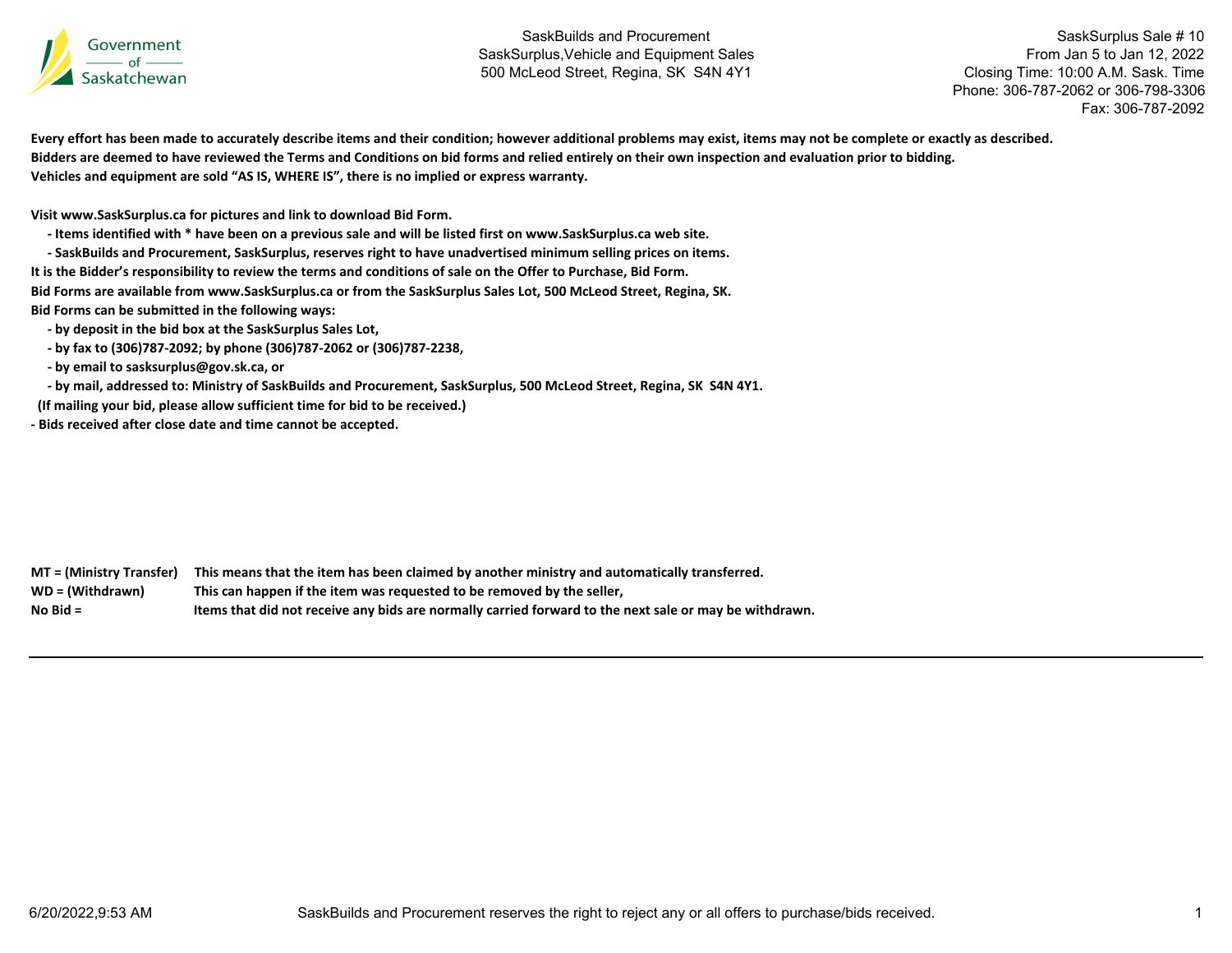

SaskSurplus Sale # 10 From Jan 5 to Jan 12, 2022 Closing Time: 10:00 A.M. Sask. Time Phone: 306-787-2062 or 306-798-3306 Fax: 306-787-2092

| <b>Highest Bid</b><br><b>Price</b> | Item#  | <b>Description</b>                                                                                                                                                                                                                                                                                                                                                                                                                                                                                                                                                                                                 | <b>Kms</b> | num Selling | <b>Serial Number</b> |
|------------------------------------|--------|--------------------------------------------------------------------------------------------------------------------------------------------------------------------------------------------------------------------------------------------------------------------------------------------------------------------------------------------------------------------------------------------------------------------------------------------------------------------------------------------------------------------------------------------------------------------------------------------------------------------|------------|-------------|----------------------|
|                                    |        | REGINA, SaskBuilds and Procurement, SaskSurplus Sales Lot, 500 McLeod Street - Vehicles.                                                                                                                                                                                                                                                                                                                                                                                                                                                                                                                           |            |             |                      |
|                                    |        | Contact SaskSurplus 306-787-2062 or 306-798-3306.                                                                                                                                                                                                                                                                                                                                                                                                                                                                                                                                                                  |            |             |                      |
| 4,099.00                           | 10-001 | Car 2013 CHEVROLET Impala LS FWD 3.6L V6 gas auto A/C, tilt, cruise, AM/FM/CD player, power<br>locks/windows/mirrors/driver seat/trunk release, keyless entry (2 keys, 2 fobs), grey, 203,823 km,,<br>PROBLEMS: This vehicle was removed from the road (high repair estimate), check engine light<br>(P0300-00 engine misfire detected), runs rough, right outer tie rod, rear tires poor, windshield<br>cracked, front wheel alignment needed, grille broken, front bumper cracked, RR fender small dent,<br>LF door paint inside bottom & door panel, battery poor, minor exterior damage.>, As is, Where is     | 203,823 km | \$760       | 2G1WA5E37D1171564    |
| 3,598.98                           | 10-002 | Car 2007 CHRYSLER Sebring FWD 2.7L V6 gas auto A/C, tilt, cruise, AM/FM/CD player, power<br>windows/locks/driver seat/heated mirrors, power trunk release, keyless entry (2 fobs), blue,<br>198,447 km, , PROBLEMS: check engine light on (P0401 EGR performance, P0430 Catalyst efficiency<br>B2), TPMS light on, tire light, hood scratches/paint peeling, LF fender scratches, RR fender rust, both<br>rocker panels road rash, both right doors dents/scratches, battery poor, minor exterior damage.>, As<br>is Where is                                                                                      | 198,447 km | \$662       | 1C3LC56R87N634715    |
| 4,120.00                           | 10-003 | Car 2009 CHRYSLER Sebring LX FWD 2.4L L4 gas auto A/C, tilt, cruise, AM/FM/CD player, power<br>windows/locks/heated mirrors, trunk release, keyless entry (2 fobs), beige, 251,684 km,,<br>PROBLEMS: oil leak, front bumper & hood paint peeling, surface rust on rocker panels, RF door rust<br>along bottom (inside & out), right mirror housing scratched, head liner loose above rear window,<br>hattery poor, minor exterior damage.>. As is, Where is                                                                                                                                                        | 251,684 km | \$1,086     | 1C3LC46B39N573418    |
| 3,598.98                           | 10-004 | Car 2009 FORD Focus SE FWD 2.0L L4 gas auto A/C, tilt, cruise, AM/FM/CD player, power<br>windows/locks/heated mirrors, keyless entry (2 keys, 2 fobs), blue, 231,520 km,, PROBLEMS: hood<br>scratches/dent, right dog leg road rash, rocker panel rusted/road rash, LR door rust, RR door road<br>rash, chrome on right mirror housing flakey, battery poor, minor exterior damage.>, As is, Where is                                                                                                                                                                                                              | 231,520 km | \$1,358     | 1FAHP35N79W261968    |
| 2,398.98                           | 10-005 | Car 2009 FORD Focus SE FWD 2.0L L4 gas auto A/C, tilt, cruise, AM/FM/CD player, power<br>windows/locks/heated mirrors, keyless entry (2 keys, 2 fobs), red, 237,305 km,, PROBLEMS: both<br>lower ball joints, all front & rear brakes, front pads & rotors, rear shoes & drums, all 4 tires poor,<br>front wheel alignment needed, hood scuffs, both left fenders road rash, RR fender creased, both<br>rocker panels road rash, LF door paint chips, RR door road rash, right and left mirrors, brakes making<br>a noise - chrome pitted, battery poor, roof rust spots, minor exterior damage.>, As is, Where is | 237,305 km | \$558       | 1FAHP35N59W261970    |
| 3,299.00                           | 10-006 | SUV 2013 JEEP Patriot 4WD 2.4L L4 gas auto A/C, tilt, cruise, AM/FM/CD player, power<br>windows/locks/heated mirrors, keyless entry (1 fob), driving lights 5 passenger, blue, 174,043 km, ,<br>PROBLEMS: transmission non-operational, needs to be replaced, check engine light (P0777<br>Secondary pressure solenoid stuck on, P0746 Line pressure solenoid performance), all brakes, front<br>& rear pads & rotors, alignment needed, LR fender rust, LR door dents, tailgate glass scratched, roof<br>small rust spot at front edge, battery poor, minor exterior damage.>, As is, Where is                    | 174,043 km | \$1,080     | 1C4NJRAB3DD214860    |

6/20/2022,9:53 AM SaskBuilds and Procurement reserves the right to reject any or all offers to purchase/bids received. 2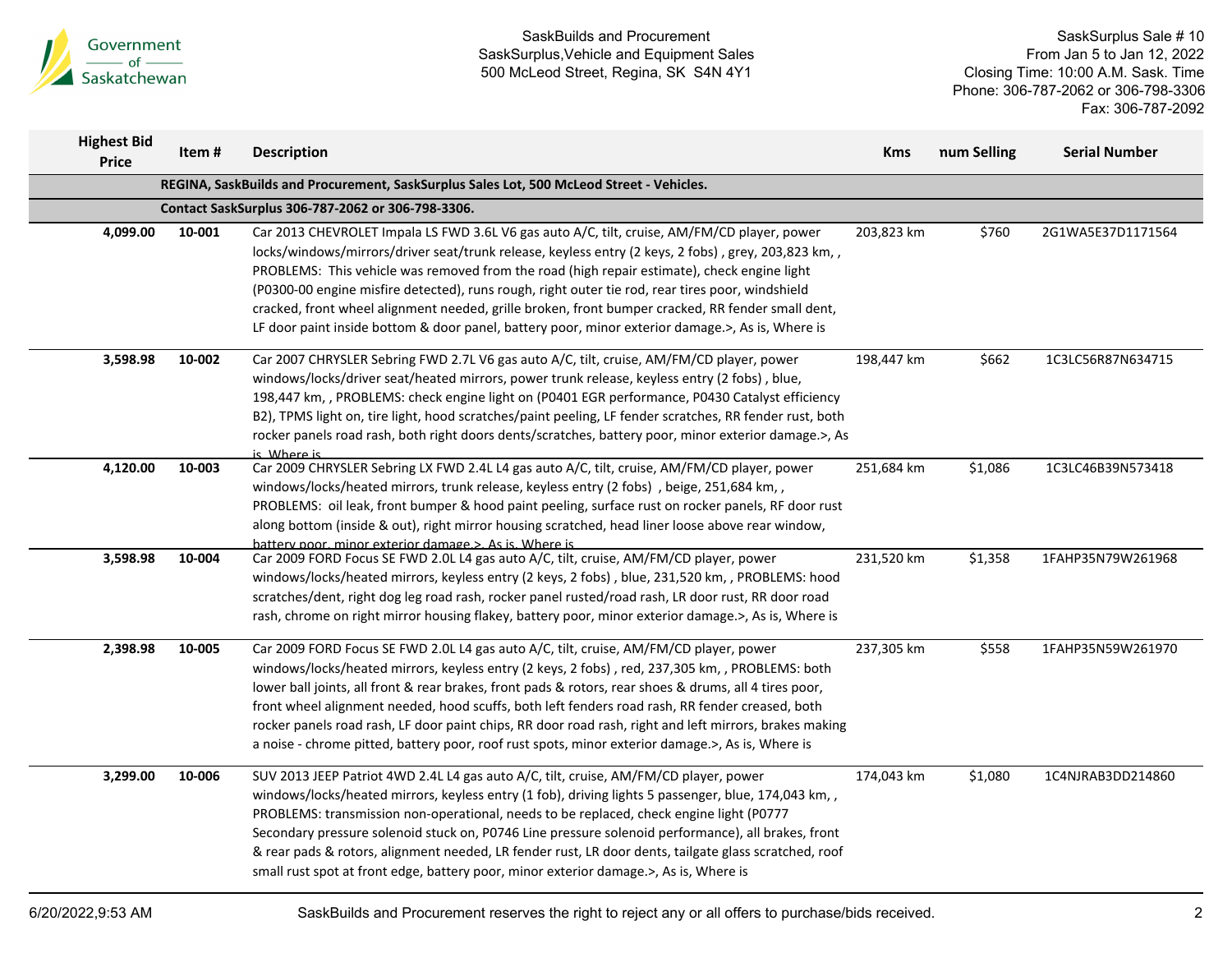

|                   | <b>Highest Bid</b><br><b>Price</b> | Item#  | <b>Description</b>                                                                                                                                                                                                                                                                                                                                                                                                                                                                                                                                                                                                                                                                                                                                                                                                                                                                                                                                                                                                                                  | <b>Kms</b> | num Selling | <b>Serial Number</b> |
|-------------------|------------------------------------|--------|-----------------------------------------------------------------------------------------------------------------------------------------------------------------------------------------------------------------------------------------------------------------------------------------------------------------------------------------------------------------------------------------------------------------------------------------------------------------------------------------------------------------------------------------------------------------------------------------------------------------------------------------------------------------------------------------------------------------------------------------------------------------------------------------------------------------------------------------------------------------------------------------------------------------------------------------------------------------------------------------------------------------------------------------------------|------------|-------------|----------------------|
| $*_{\mathsf{MT}}$ |                                    | 10-007 | Truck 2009 CHEVROLET Silverado 1500 2WD, ext cab 5.3L V8 gas auto A/C, tilt, cruise, AM/FM radio, 139,510 km<br>2 keys grille inserts, side steps, hitch, trailer wiring, red, 139,510 km, , PROBLEMS: rack leaking/left<br>front strut, alignment needed, rear bumper bent, front bumper rust spots, all fenders road<br>rash/dents/scratches, dents & holes drilled in left & right box rails, tailgate scratches/dents/bottom<br>corners bent, right tail light lense broken, LF & RF doors rust along bottom of weather stripping,<br>battery poor, minor exterior damage.>, As is, Where is                                                                                                                                                                                                                                                                                                                                                                                                                                                    |            | \$2,797     | 1GCEC19099Z240615    |
| $*$ MT            |                                    | 10-008 | Truck 2013 DODGE Ram 1500 4WD, quad cab, 6'4" box, has a back seat 4.7L V8 gas auto A/C, tilt,<br>cruise, AM/FM radio, power locks/windows, heated mirrors, keyless entry (2 keys, 2 fobs) front tow<br>hooks, side steps, hitch, trailer wiring, box liner, white, 274,309 km, , PROBLEMS: right inner and<br>outer tie rod, rear links and bushings loose, front wheel alignment needed, no high mount, all<br>fenders rusted, box damaged/rusted, hood paint bubbling, front & rear bumper rust/dents/bent,<br>rocker panels rusted, L&R cab corners rusted, L&R front of box cracked/rusted, LF door dent, tailgate<br>rust, both mirrors scratched, front mud flaps not secured, battery poor, minor exterior damage.>, As<br>ic Whore is                                                                                                                                                                                                                                                                                                      | 274,309 km | \$2,556     | 1C6RR7FP1DS515973    |
|                   | 23,585.85                          | 10-009 | Truck 2013 DODGE Ram 5500 2WD, club cab 6.7L V6 diesel auto A/C, tilt, cruise, AM/FM radio,<br>power windows/locks/heated mirrors, keyless entry (2 fobs) dual rear wheels, has a back seat,<br>Waltco power lift gate- 3092 hours on meter (condition unknown), grille inserts, side steps, front<br>tow hooks, hitch, trailer wiring, Original Equipment Manufacturer (OEM), trailer brake, trailer tow<br>mirrors, 9'5" x 7'6" steel dump body with fold down aluminum sides and beacon (condition<br>unknown), hoist manual inside vehicle, white, 281,343 km, , PROBLEMS: RR caliper leak, both rear<br>stabilizer links, both rear hub seals, both rear rotors, engine and transmission fluid slightly low, front<br>bumper rust spots, dents on both left doors, driver seat worn, rear marker bulb, left washer nozzle,<br>left mud flap, roof small rust spots/1 sealed hole, missing spare tire, wheel wrench & jack, no fire<br>extinguisher or hazard kit, battery poor, minor exterior damage, engine oil a little low.>, As is, Where | 281,343 km | \$9,850     | 3C7WRMEL6DG524820    |
|                   | 3,799.00                           | 10-010 | Truck 2007 FORD F150 2WD, super cab 4.6L V8 gas auto A/C, tilt, cruise, AM/FM radio, 3 keys hitch,<br>trailer wiring, white, 75,087 km, , PROBLEMS: engine noise/tick (removed from road due to noise),<br>oil leak, pinion seal leaking, belt cracked, front pads/rotors, all tires have worn side walls, hole in<br>hood, rear bumper dents, all fenders rust, RR fender dents, tailgate dents/inside bent, driver seat<br>worn/ripped, battery poor, minor exterior damage.>, As is, Where is                                                                                                                                                                                                                                                                                                                                                                                                                                                                                                                                                    | 75,087 km  | \$615       | 1FTRX12W47FB24029    |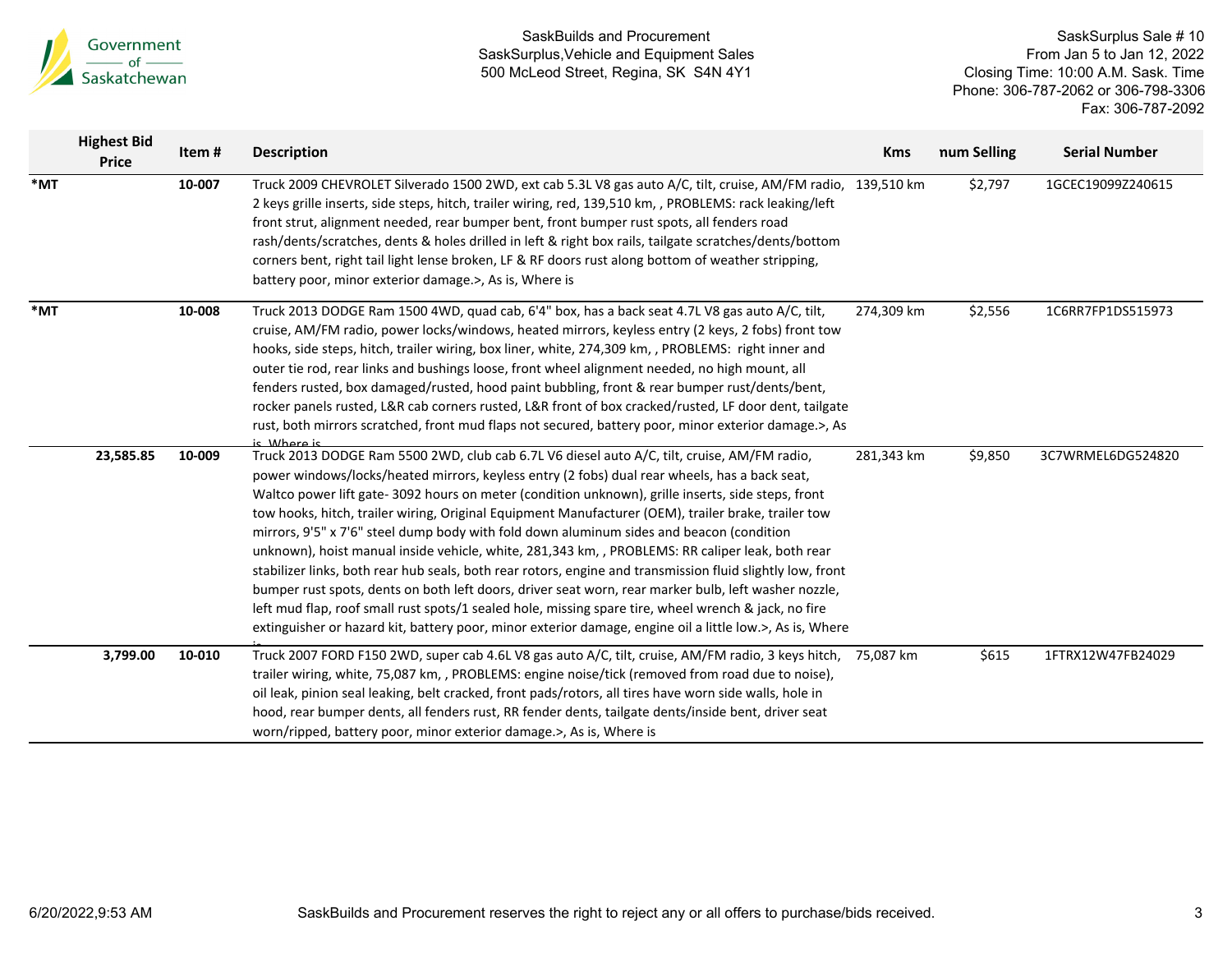

| <b>Highest Bid</b><br><b>Price</b> | Item#     | <b>Description</b>                                                                                                                                                                                                                                                                                                                                                                                                                                                                                                                                                                                                                                                                                                                                                                                                                                                                                                                   | <b>Kms</b> | num Selling | <b>Serial Number</b> |
|------------------------------------|-----------|--------------------------------------------------------------------------------------------------------------------------------------------------------------------------------------------------------------------------------------------------------------------------------------------------------------------------------------------------------------------------------------------------------------------------------------------------------------------------------------------------------------------------------------------------------------------------------------------------------------------------------------------------------------------------------------------------------------------------------------------------------------------------------------------------------------------------------------------------------------------------------------------------------------------------------------|------------|-------------|----------------------|
| 5,299.00                           | 10-011    | Truck 2008 FORD F450 2WD, crew cab, 5 passenger 6.4L V8 diesel manual A/C, tilt, cruise, AM/FM<br>radio, power locks/windows/mirrors dual rear wheels, has a back seat, power lift gate<br>(rusted/condition unknown) 9'10" x 7'7" dump body with fold down sides (condition unknown),<br>screen attached to front of dump body, electric trailer brakes, trailer tow mirrors, grille inserts, front<br>tow hooks, side steps, hitch, trailer wiring, yellow, 254,982 km, , PROBLEMS: oil pan sweat, left<br>exhaust manifold broken, drag link at pitman arm, both rear shocks, both rear tires, windshield<br>cracked, RF fender dented, RF door dented/bent, 6 marker bulbs, LED for signal lights less than 50%,<br>both front mud flaps, roof rust spots/1 sealed hole, fire extinguisher or hazard kit, jack missing,<br>driver's mirror housing broken, back seat soiled, battery poor, minor exterior damage.>, As is, Where | 254,982 km | \$3,627     | 1FDXW46R08EB04749    |
| 5,999.00                           | 10-012    | Truck 2008 FORD F450 2WD, crew cab, 5 passenger 6.4L V8 diesel manual A/C, tilt, cruise, AM/FM<br>radio, power locks/windows/mirrors dual rear wheel, has a back seat, 9' x 8' steel dump body with<br>folding sides (condition unknown), grille inserts, front tow hooks, hitch, trailer wiring & tow mirrors,<br>electric trailer brake, side steps, control for dump body & hazard lights on council between front<br>seats, hazard lights - condition unknown, white, 241,473 km, , PROBLEMS: ignition switch, right<br>outer tie rod, drag link at pitman arm, small oil pan leak, windshield cracked, tailgate loose in box,<br>grille broken, hood hail damage, roof rust spots/hail damage/sealed hole, all door windows<br>scratched, both bumpers rust spots, LF door stone chips, LR door rust chips, RR door rust, no fire<br>extinguisher or hazard kit, battery poor, minor exterior damage.>, As is, Where is         | 241,473 km | \$3,827     | 1FDXW46R48EA99359    |
| 5,099.00                           | 10-013    | Van 2009 DODGE Grand Caravan FWD, cargo (bare to metal floor) 3.3L V6 gas auto A/C, tilt, cruise,<br>AM/FM/CD player, power front windows/locks/mirrors, keyless entry (2 keys, 2 fobs), white,<br>107,173 km, , PROBLEMS: TPMS, gas cap light, windshield cracked, hood hail damage/paint bubbling<br>& peeling, rust on all fenders, RR fender small dents, tailgate dents, roof hail damage/small rust<br>spots/3 sealed holes, driver side floor liner worn/has a hole, holes in headliner, hood is a different<br>shade of white, brackets for a roof rack on roof, rear seats removed, battery poor, minor exterior<br>damage > As is Where is                                                                                                                                                                                                                                                                                 | 107,173 km | \$726       | 2D4HN11E09R683411    |
| 3,698.98                           | $9 - 002$ | Van 2013 DODGE Grand Caravan FWD 3.6L V6 gas auto A/C, tilt, cruise, AM/FM/CD player, power<br>locks/windows (all doors)/trunk release, heated mirrors, side vent windows, rear HVAC, keyless<br>entry (2 fobs) 7 passenger, Stow 'n Go (3rd row of seats), grey, 257,884 km, , PROBLEMS: rear<br>shocks, hood hail damage/paint bubbling, roof hail damage, both left fenders scrapes/small dents,<br>right rear fender scrape, rear bumper broken/hole, front bumper road rash, rear window scratched,<br>scratches on both left doors, battery poor, small chips on windshield, minor exterior damage.>, As is,<br>Where is                                                                                                                                                                                                                                                                                                       | 257,884 km | \$1,930     | 2C4RDGBG5DR634141    |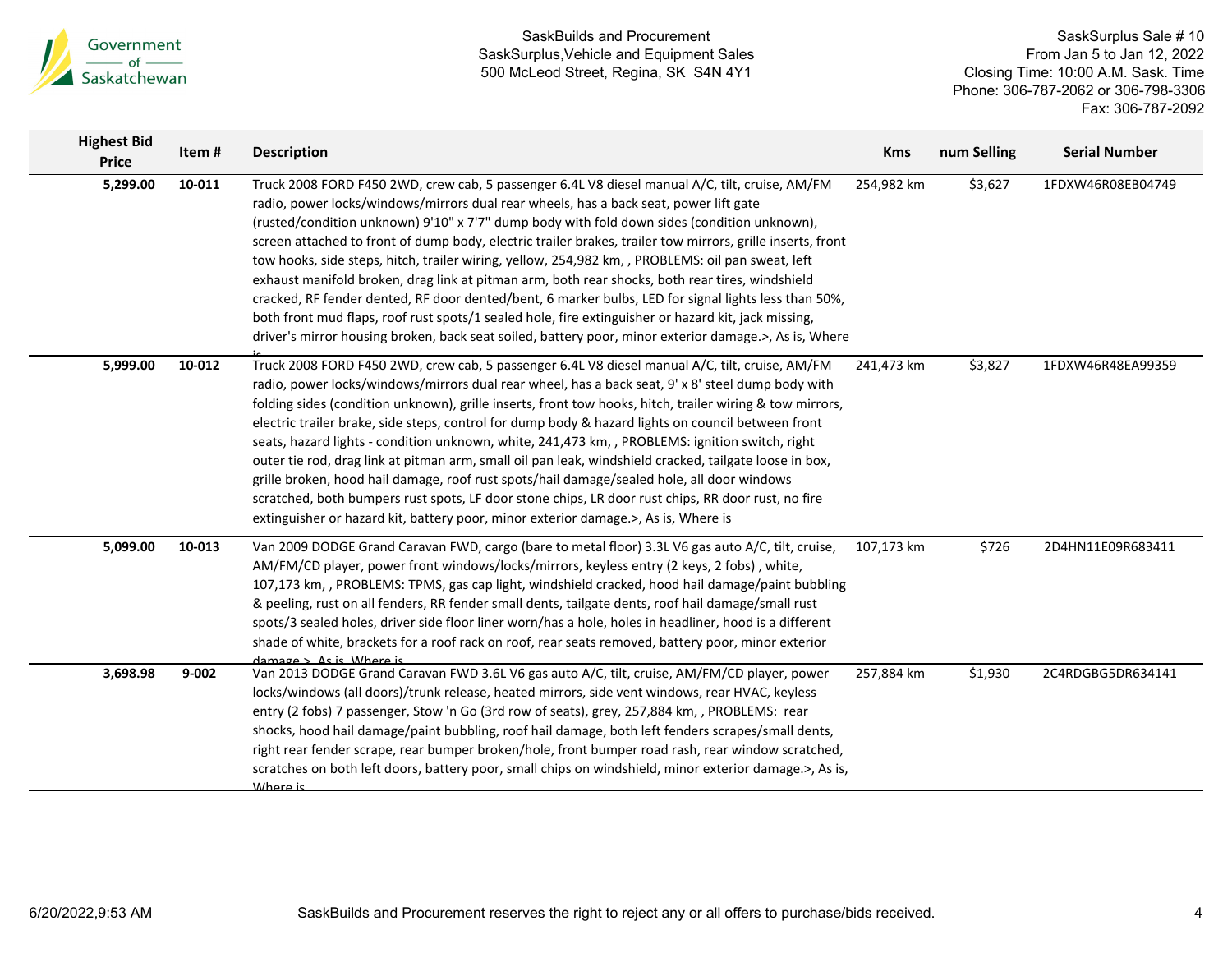

| <b>Highest Bid</b><br><b>Price</b>                                                                                | Item#     | <b>Description</b>                                                                                                                                                                                                                                | <b>Kms</b> | num Selling | <b>Serial Number</b> |  |  |  |  |  |
|-------------------------------------------------------------------------------------------------------------------|-----------|---------------------------------------------------------------------------------------------------------------------------------------------------------------------------------------------------------------------------------------------------|------------|-------------|----------------------|--|--|--|--|--|
| REGINA, SaskBuilds and Procurement, SaskSurplus Sales Lot, 500 McLeod Street - Miscellaneous Items and Equipment. |           |                                                                                                                                                                                                                                                   |            |             |                      |  |  |  |  |  |
| Contact SaskSurplus 306-787-2062 or 306-798-3306.                                                                 |           |                                                                                                                                                                                                                                                   |            |             |                      |  |  |  |  |  |
| 33.00                                                                                                             | 4-145     | Cart on wheels Plastic, with drain hole 51"L x 33"W x 37"H.,,,,, Fair                                                                                                                                                                             |            | \$1         |                      |  |  |  |  |  |
| No Bid * 10-113                                                                                                   |           | Seats Lot of 2 Bench seats, grey, cloth 1-53 inch seat, 1-63 inch seat. May be compatable with a<br>2004 E350 extended van.,,,,, Fair                                                                                                             |            | \$1         | 422,121              |  |  |  |  |  |
| No Bid * 10-114                                                                                                   |           | Seats Lot of 2 Bench seats, grey, cloth Both seats are 53 inches in length. May be compatable with<br>a 2004 Chev Astro van.,,,,, Fair                                                                                                            |            | \$1         | 190,470              |  |  |  |  |  |
| No Bid * 10-115                                                                                                   |           | Seats Lot of 2 Bench seats, grey, cloth Both seats are 53 inches in length. May be compatable with<br>a 2006 E350 extended van.,,,,, Fair                                                                                                         |            | \$1         | 422,485              |  |  |  |  |  |
| 152.12                                                                                                            | 10-129    | Tires Set of 4 Arctic Claw winter TXI. M+S. Snowflake. 16 inch, 225/60R/16, manufacture date.<br>Week 23, year 2015.,,,,,, Fair                                                                                                                   |            | \$120       |                      |  |  |  |  |  |
| 225.69                                                                                                            | 10-128    | Tires Set of 4 Firestone All Season. M+S 15 inch, 195/60R/15, manufacture date. Week 28, year<br>2020.,,,,,, Good                                                                                                                                 |            | \$160       |                      |  |  |  |  |  |
| 157.00                                                                                                            | 10-130    | Tires Set of 4 Sumitomo HTR Enhance LX2. M+S 15 inch, 195/60R/15, manufacture date. Week 21,<br>year 2019.,,,,, Fair                                                                                                                              |            | \$120       |                      |  |  |  |  |  |
| No Bid *                                                                                                          | $6 - 147$ | Core and Coil HID Replacement Advance ballast, capacitor, fittings in box.,,,,, New - Unused                                                                                                                                                      |            | \$1         |                      |  |  |  |  |  |
| No Bid *                                                                                                          | $2 - 113$ | Floor Mats Set of 3 801635 Ram fabric floor mats Original Equipment Manufacturer(OEM), 2-front,<br>1 full width rear, may fit Ram 1500 Tradesman Crew Cab. Black in color.,,,,, Excellent                                                         |            | \$40        |                      |  |  |  |  |  |
| 21.12                                                                                                             | 10-101    | Filing Cabinet Wood, laminate 36"W x 24 1/2"D x 27 1/2"H lateral, 2 drawers.,,,,, Fair                                                                                                                                                            |            | \$1         |                      |  |  |  |  |  |
| <b>No Bid</b>                                                                                                     | 8-164     | Folding Bench Seat 2nd row, 2 person, black cloth with head rests Cup holder, wheels on rear<br>mounting frames to assist in removal, may fit a 2006 or 2007 Dodge Caravan.,,,,, Fair                                                             |            | \$10        |                      |  |  |  |  |  |
| <b>No Bid</b>                                                                                                     | $8 - 165$ | Folding Bench Seat 2nd row, 2 person, black cloth with head rests Cup holder, wheels on rear<br>mounting frames to assist in removal, may fit a 2006 or 2007 Dodge Caravan.,,,,, Fair                                                             |            | \$10        |                      |  |  |  |  |  |
| 126.01                                                                                                            | 10-102    | Rear Bumper Chrome Original Equipment Manufacturer (OEM), may be compatible with a 2004<br>Chev Silverado 3500, extended cab.,,,,, Good                                                                                                           |            | \$100       | A04008               |  |  |  |  |  |
| 126.01                                                                                                            | 10-103    | Rear Bumper Chrome Original Equipment Manufacturer(OEM), missing license plate lights, may<br>be compatible with a 2004 Chev Silverado 3500, extended cab.,,,,, Good                                                                              |            | \$100       | A04006               |  |  |  |  |  |
| 215.00                                                                                                            | 10-104    | Tailgate Yellow in color Original Equipment Manufacturer(OEM), extended cab, may not be<br>complete, may be compatible with a 2004 Chev Siverado 3500.,,,,, Good                                                                                  |            | \$200       | A04008               |  |  |  |  |  |
| 211.00                                                                                                            | 10-105    | Tailgate Yellow in color Original Equipment Manufacturer(OEM), has duraguard protector on the<br>inside. Small stone chips and road rash, extended cab, may not be complete, may be compatible<br>with a 2004 Chev Silverado 3500. , , , , , Good |            | \$200       | A04006               |  |  |  |  |  |
| 79.00                                                                                                             | 10-106    | Oven metal, electric 26 1/2"W x 26"D x 30"H, scientific - unknown if it works.,,,,,, Broken<br>Repairable                                                                                                                                         |            | \$1         |                      |  |  |  |  |  |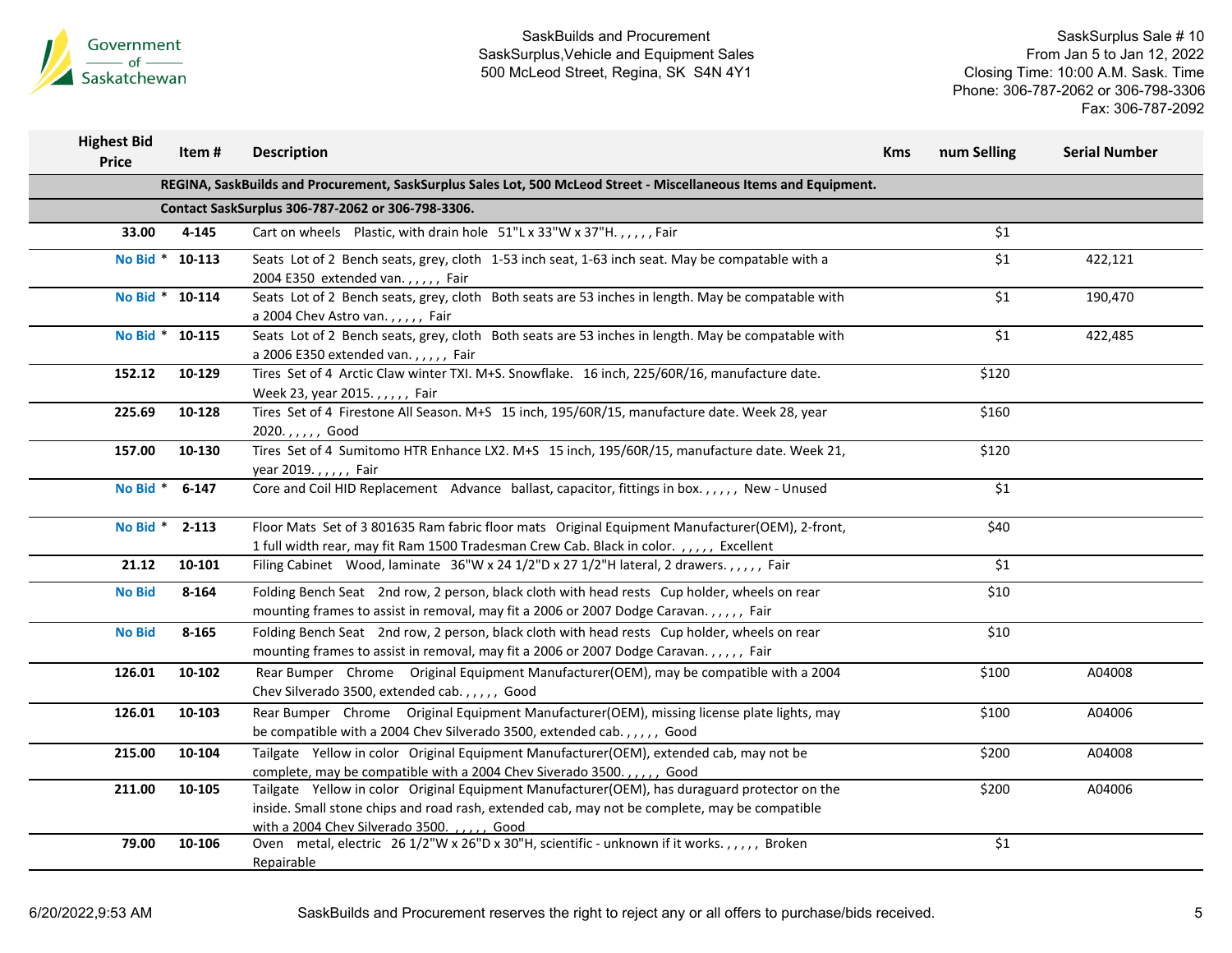

SaskSurplus Sale # 10 From Jan 5 to Jan 12, 2022 Closing Time: 10:00 A.M. Sask. Time Phone: 306-787-2062 or 306-798-3306 Fax: 306-787-2092

| <b>Highest Bid</b><br><b>Price</b> | Item#           | <b>Description</b>                                                                                                                                                                                                                | <b>Kms</b> | num Selling        | <b>Serial Number</b> |
|------------------------------------|-----------------|-----------------------------------------------------------------------------------------------------------------------------------------------------------------------------------------------------------------------------------|------------|--------------------|----------------------|
| <b>No Bid</b>                      | $8 - 252$       | Rear Bench Seat May fit a 2008 Dodge 1 ton, quad cab folding, grey in colour.,,,,, Fair                                                                                                                                           |            | \$20               |                      |
| <b>No Bid</b>                      | $8 - 253$       | Rear Bench Seat May fit a 2008 Dodge 1 ton, quad cab folding, grey in colour.,,,,, Fair                                                                                                                                           |            | \$20               |                      |
| No Bid *                           | 10-107          | Rear Bumper Ford, black scratched. Removed from a 2006 Ford F250.,,,,, Good                                                                                                                                                       |            | \$100              | 438,275              |
| 56.35                              | 10-108          | Running Boards Set of 2 Ford, black. removed from a 2018 Ford F250.,,,,, Good                                                                                                                                                     |            | \$50               | 800,986              |
| 26.00                              | 10-109          | Safety Supplies Lot of 15 3 small emergency stoves, booster cables, hatchet, poncho, 2 candles 3<br>emergency blankets, 1 hand warmer pack, 2 small triangle warning sign kits, True Temper 36" length<br>metal shovel.,,,,, Good |            | \$1                |                      |
|                                    | No Bid * 10-110 | Seat 3rd row seat, seats 2 people Removed from a 2009 Dodge Durango, grey cloth,,,,, Fair                                                                                                                                         |            | \$1                | 434,842              |
|                                    | No Bid * 10-111 | Seat Bench seat. Cloth. Grey 52 inches in length. May be compatable with a 2004 Ford Econoline<br>E150.,,,,, Poor                                                                                                                 |            | \$1                |                      |
|                                    | No Bid * 10-112 | Seats Lot of 2 2nd row and 3rd row seat. 2nd row seats 3, 3rd row seats 2. Removed from a 2009<br>Dodge Durango, grey cloth.,,,,, Fair                                                                                            |            | \$15               | 434,883              |
| 25.00                              | 10-116          | Seats Lot of 3 Bench. Cloth. blue/grey 2 are 53 inches long. 1 is 63 inches long. Make and model<br>of vehicle unknown.,,,,, Poor                                                                                                 |            | $\overline{\xi_1}$ |                      |
| <b>No Bid</b>                      | $8 - 167$       | Seats Lot of 4 Cloth grey, may be compatible with a 2006 Ford Econoline E350, 15 passenger.,,,,<br>, Fair                                                                                                                         |            | \$40               | 422,543              |
| 15.00                              | $6 - 204$       | Table metal 30"W x 60"L x 30"H, laminate top, grey.,,,,, Good                                                                                                                                                                     |            | \$1                |                      |
| 231.00                             | 10-123          | Tires Set of 4 Arctic Claw Winter TXI. M+S 215/70R/15, manufacture date: week 31, year 2015.,,,<br>,, Excellent                                                                                                                   |            | \$200              |                      |
| 242.33                             | 10-122          | Tires Set of 4 Bridgestone Dueler H/T. M+S 255/70R/17, manufacture date: week 20, year 2018.,<br>,,, Fair                                                                                                                         |            | \$120              |                      |
| 245.18                             | 10-121          | Tires Set of 4 Bridgestone Dueler H/T. M+S 255/70R/17, manufacture date: week 21, year 2018.,<br>, , , Fair                                                                                                                       |            | \$120              |                      |
| 155.12                             | 10-124          | Tires Set of 4 Firestone FR710, M+S 225/60R/16, manufacture date: week 51, year 2017.<br>Poor                                                                                                                                     |            | \$40               |                      |
| 351.00                             | 10-126          | Tires Set of 2 Goodyear Wrangler Duratrac LT 265/70R/17, manufacture date: week 12, year<br>2017.,,,,, Good                                                                                                                       |            | \$100              |                      |
| 31.01                              | 10-120          | Tire Goodride, SA-07. M+S 16 inch, 215/55R/16, manufacture date. week 26, year 2018.,,,,,<br>Good                                                                                                                                 |            | \$20               |                      |
| 66.01                              | 10-118          | Tires Set of 3 Continental Contlpro Contact 15 inch, 215/55R/16, manufacture date: week 20, year<br>2015.,,,,, Poor                                                                                                               |            | \$30               |                      |
| 172.38                             | 10-119          | Tires Set of 4 Firestone All Season. M+S 16 inch, 225/60R/16, manufacture date: week 28, year<br>2017.,,,,, Fair                                                                                                                  |            | \$120              |                      |
| 203.33                             | 10-117          | Tires Set of 4 Sumitomo HTR Enhance L/X. M+S 17 inch, 215/60R/17, manufacture date: week 05,<br>year 2018.,,,,,, Good                                                                                                             |            | \$160              |                      |
|                                    |                 |                                                                                                                                                                                                                                   |            |                    |                      |

6/20/2022,9:53 AM SaskBuilds and Procurement reserves the right to reject any or all offers to purchase/bids received. 6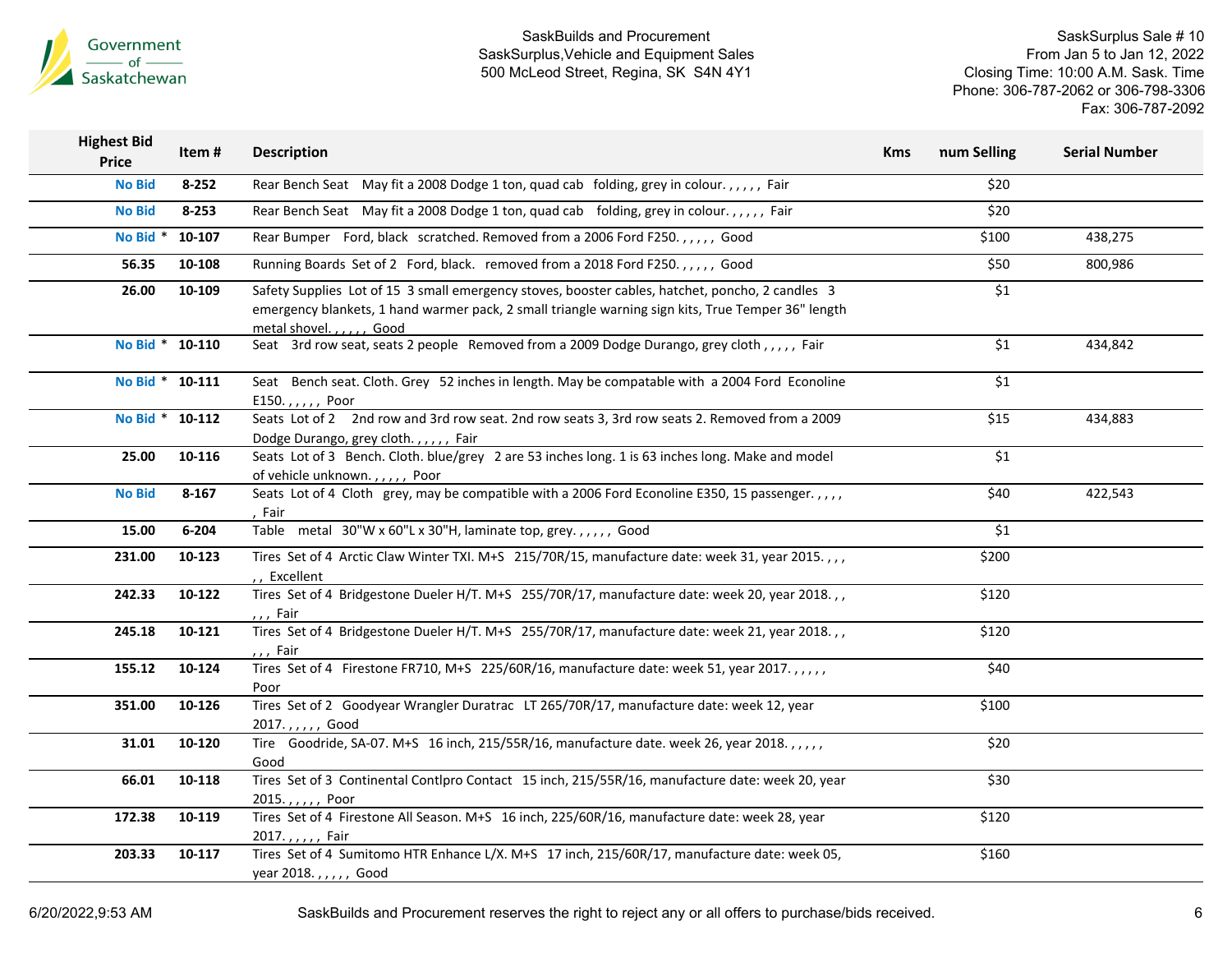

| <b>Highest Bid</b><br><b>Price</b> | ltem #  | <b>Description</b>                                                                                | <b>Kms</b> | num Selling | <b>Serial Number</b> |
|------------------------------------|---------|---------------------------------------------------------------------------------------------------|------------|-------------|----------------------|
| 205.15                             | 10-125  | Tires Set of 4 Sumitomo HTR Enhance LX2. M+S 215/60R/17, manufacture date: week 23, year          |            | \$160       |                      |
|                                    |         | 2019.,,,,,, Good                                                                                  |            |             |                      |
| $139.99*$                          | 8-163   | Tires Set of 4 Sumitomo HTR Enhance. M+S 215/60R/17, manufacture date: week 41, year 2016.        |            | \$120       |                      |
|                                    |         | $, \ldots$ , Fair                                                                                 |            |             |                      |
| 66.01                              | 10-127  | Tires Set of 3 Winter Claw Extreme Grip MX Snowflake 225/55R/17 Manufacture date: week 27,        |            | \$30        |                      |
|                                    |         | year 2014.,,,,,, Poor                                                                             |            |             |                      |
| 148.18                             | $1-123$ | Tires Set of 4 Winter Claw Extreme Grip, M+S 225/60R/16, manufacture date: week 24, year 2014.    |            | \$140       |                      |
|                                    |         | $, \ldots$ , Fair                                                                                 |            |             |                      |
| 36.50                              | 10-131  | Mobile Metal Workstation 27"W x 24"L x 50"H, 2 shelves, lower cabinet, 4 casters.,<br>Workstation |            | \$1         |                      |
|                                    |         | $, \ldots$ Fair                                                                                   |            |             |                      |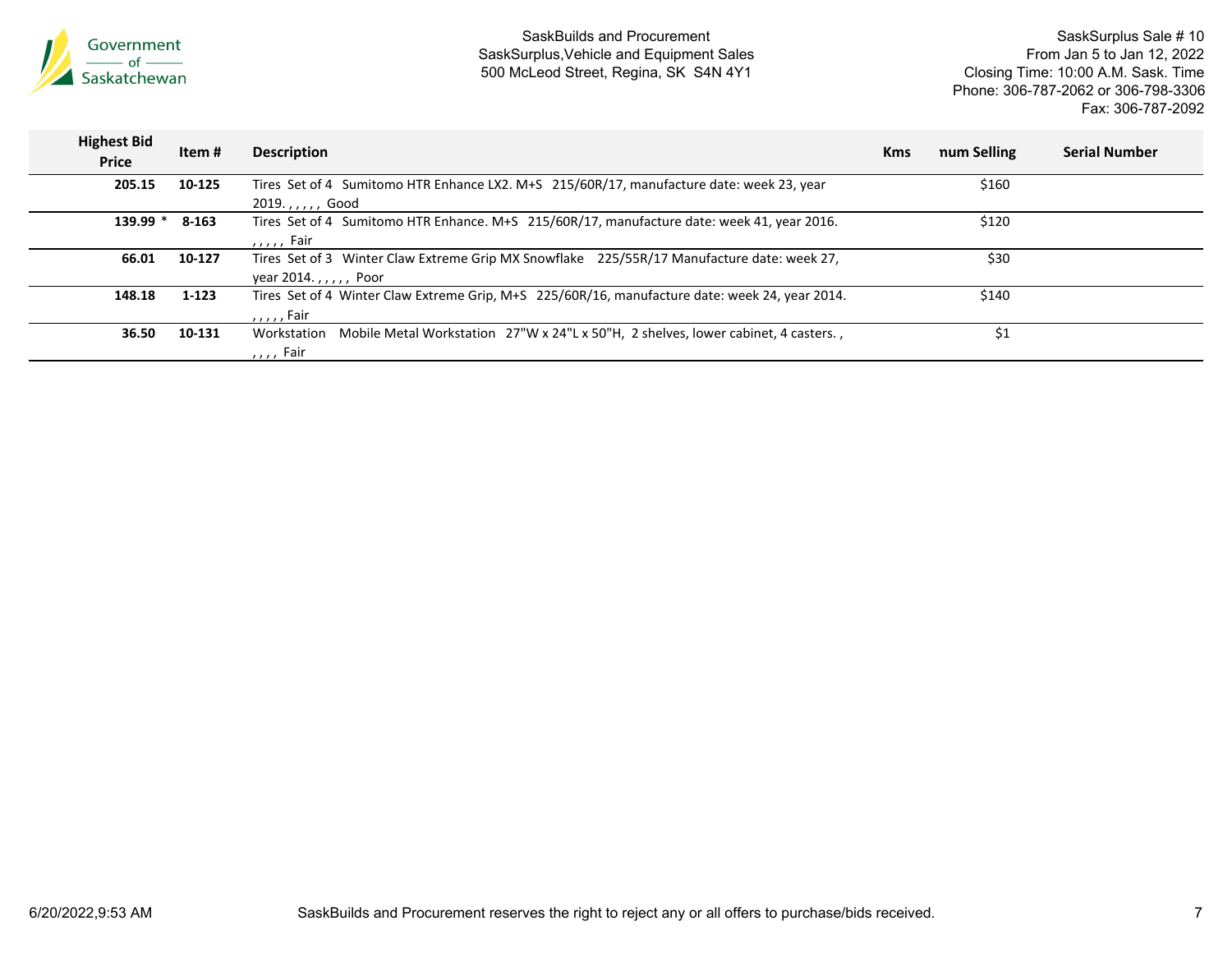

| <b>Highest Bid</b><br><b>Price</b> | Item #         | <b>Description</b>                                                                                                                  | <b>Kms</b> | num Selling | <b>Serial Number</b> |
|------------------------------------|----------------|-------------------------------------------------------------------------------------------------------------------------------------|------------|-------------|----------------------|
|                                    |                | MELVILLE, SCIC, 484 Prince William Drive, Melville.                                                                                 |            |             |                      |
|                                    |                | Contact Heather Ames 639-638-6281, heather.ames@scic.ca or Curtis Fleury 639-638-6280, curtis.fleury@scic.ca                        |            |             |                      |
|                                    | No Bid * 8-510 | Cubicle/Wall Organizer Lot of 4 aluminum grey, 36.5" x 12".,,,,, Fair                                                               |            | \$1         |                      |
| No Bid $*$                         | $8 - 511$      | Cubicle/Wall Organizer Lot of 4 aluminum grey, 36.5" x 12".,,,,, Fair                                                               |            | \$1         |                      |
| 1.35                               | $8 - 512$      | Desk Top brown wood veneer 60"W x 48"L x 1"H.,,,,, Fair                                                                             |            | \$1         |                      |
| 1.35                               | 8-513          | Desk Top brown wood veneer 60"W x 48"L x 1"H.,,,,, Fair                                                                             |            | \$1         |                      |
| 1.35                               | 8-515          | Desk Top brown wood veneer 60"W x 48"L x 1"H.,,,,, Fair                                                                             |            | \$1         |                      |
| 1.35                               | 8-516          | Desk Top brown wood veneer 60"W x 48"L x 1"H.,,,,, Fair                                                                             |            | \$1         |                      |
| 1.35                               | $8 - 517$      | Desk Top brown wood veneer 60"W x 48"L x 1"H.,,,,, Fair                                                                             |            | \$1         |                      |
| 1.35                               | 8-514          | Desk Top brown wood veneer 60"W x 48"L x 1"H.,,,,, Fair                                                                             |            | \$1         |                      |
| 2.00                               | $8 - 527$      | Overhead Cupboards Lot of 3 metal grey, 36"L x 17"W x 16"H, no keys.,,,,, Fair                                                      |            | \$1         |                      |
| 5.00                               | 8-528          | Overhead Cupboards Lot of 3 metal grey, 36"L x 17"W x 16"H, no keys.,,,,, Fair                                                      |            | \$1         |                      |
| No Bid $*$                         | 8-529          | Overhead Cupboards Lot of 3 metal grey, 36"L x 17"W x 16"H, no keys.,,,,, Fair                                                      |            | \$1         |                      |
| No Bid *                           | 8-530          | Overhead Cupboards Lot of 3 metal grey, 36"L x 17"W x 16"H, no keys.,,,,, Fair                                                      |            | \$1         |                      |
| No Bid * 8-531                     |                | Overhead Cupboards                                                                                                                  |            | \$1         |                      |
| 1.35                               | 8-536          | Lot of 3 metal grey, 36"L x 17"W x 16"H, no keys.,,,,, Fair<br>Wardrobe Cupboards wood grey, 12"L x 24"W x 66"H, no keys.,,,,, Fair |            | \$1         |                      |
| 1.35                               | 8-537          | Wardrobe Cupboards wood grey, 12"L x 24"W x 66"H, no keys.,,,,, Fair                                                                |            | \$1         |                      |
| 1.35                               | 8-538          | Wardrobe Cupboards wood grey, 12"L x 24"W x 66"H, no keys.,,,,, Fair                                                                |            | \$1         |                      |
| 1.35                               | 8-539          | Wardrobe Cupboards wood grey, 12"L x 24"W x 66"H, no keys.,,,,, Fair                                                                |            | \$1         |                      |
|                                    |                |                                                                                                                                     |            |             |                      |
|                                    |                | NORTH BATTLEFORD, Highways 502 114th Street.<br>Contact Mark Eisenkirch 306-526-9103 email: mark.eisenkirch@gov.sk.ca               |            |             |                      |
| 139.50                             | 10-502         | Floor Jack 10 ton hydraulic red and white in colour.,,,,,Good                                                                       |            | \$10        | NA.                  |
| 284.99                             | 10-503         | Hydraulic Press home made worked when last used,,,,, Fair                                                                           |            | \$1         | <b>NA</b>            |
| 367.13                             | 10-504         |                                                                                                                                     |            | \$1         | NA.                  |
|                                    |                | Hydraulic Press home made worked when last used,,,,, Fair                                                                           |            |             |                      |
| 835.00                             | 10-505         | Mig Welder Lincoln CV300 red in colour. Needs a clean.,,,,, Good                                                                    |            | \$20        | U10000511050         |
| 127.95                             | 10-506         | Snow Blower<br>Hasn't ran in 10 years. Red and white.,,,,,, Poor                                                                    |            | \$1         | NA                   |
| 101.01                             | 10-507         | Wheel Dolly dual wheel red in colour.,,,,,Good                                                                                      |            | \$10        | NA                   |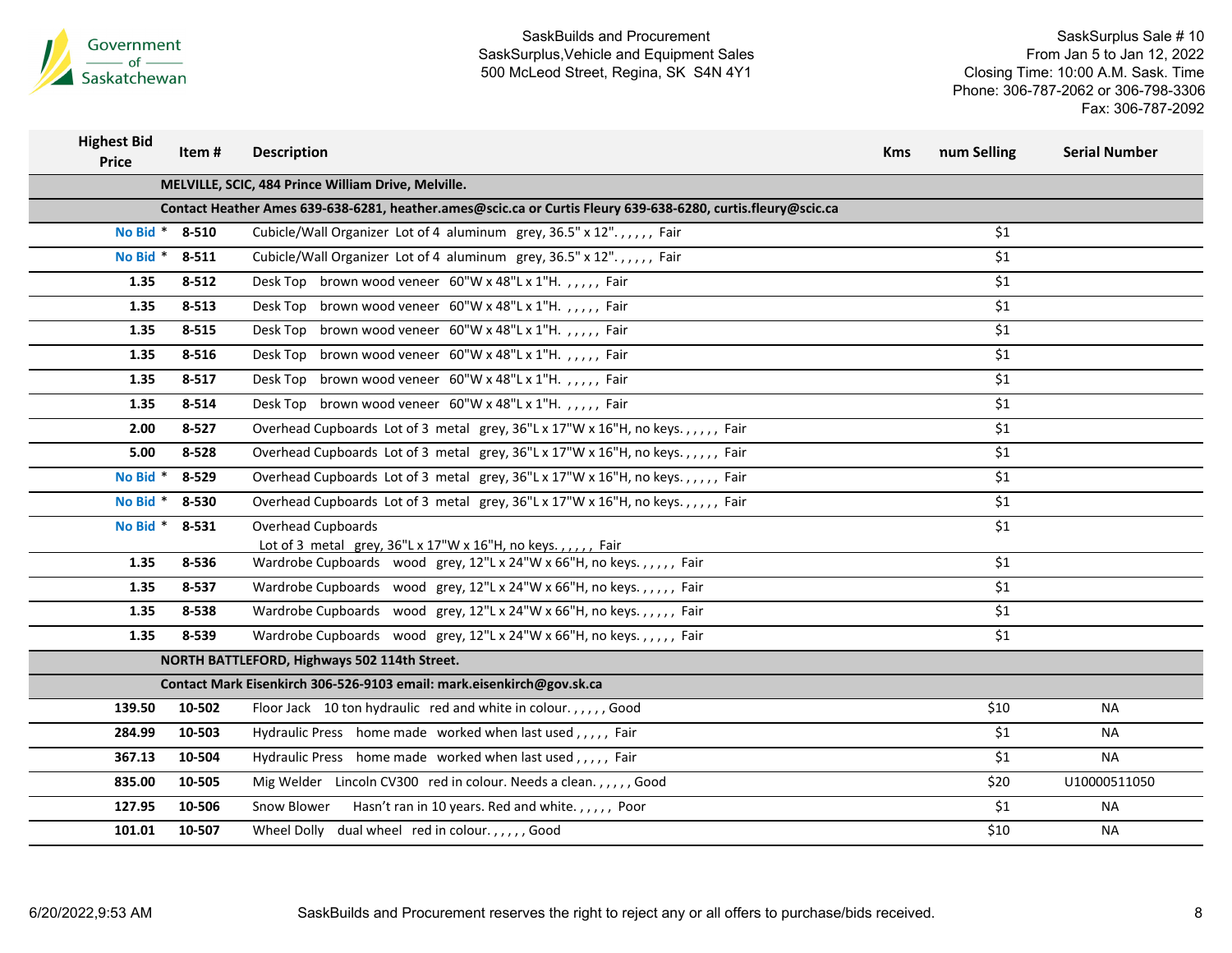

| <b>Highest Bid</b><br><b>Price</b> | Item#           | <b>Description</b>                                                                                                  | <b>Kms</b> | num Selling | <b>Serial Number</b> |
|------------------------------------|-----------------|---------------------------------------------------------------------------------------------------------------------|------------|-------------|----------------------|
| 599.00                             | 10-501          | Atco trailer 1963. Model S Has not been used in 17 years. Outside meaurements are 26' 2" long                       |            | \$10        | 12,621,963           |
|                                    |                 | and 10' wide. Structurally ugly, but sound. No mice. No utilities connected. On skids that can be                   |            |             |                      |
|                                    |                 | winched onto a trailer. Ministry will move snow for winter access. Needs to be removed 1 month                      |            |             |                      |
|                                    |                 | after sale.<br>. Poor                                                                                               |            |             |                      |
|                                    |                 | OUTLOOK, Agriculture, Crops and Irrigation, 410 Saskatchewan Avenue W.                                              |            |             |                      |
|                                    |                 | Contact Heather Duczek-Reynolds 306-867-5527 or 306-541-4408, heather.duczek-reynolds@gov.sk.ca                     |            |             |                      |
|                                    | No Bid * 10-508 | File Cabinets lot of 3 vertical, 4 drawer $18''W \times 28''D \times 51''H$ , lock and key, beige or dark grey,,,,, |            | \$1         |                      |
|                                    |                 | Fair                                                                                                                |            |             |                      |
|                                    | No Bid * 10-509 | File Cabinets lot of 3 vertical, 4 drawer $18''W \times 28''D \times 51''H$ , lock and key, beige or dark grey,,,,, |            | \$1         |                      |
|                                    |                 | Fair                                                                                                                |            |             |                      |
|                                    | No Bid * 10-510 | File Cabinets lot of 3 vertical, 4 drawer $18''W \times 28''D \times 51''H$ , lock and key, beige or dark grey,,,,, |            | \$1         |                      |
|                                    |                 | Fair                                                                                                                |            |             |                      |
|                                    | No Bid * 10-511 | File Cabinets lot of 3 vertical, 4 drawer $18''W \times 28''D \times 51''H$ , lock and key, beige or dark grey,,,,, |            | \$1         |                      |
|                                    | No Bid * 10-512 | Fair<br>File Cabinets lot of 3 vertical, 4 drawer 18"W x 28"D x 51"H, lock and key, beige or dark grey,,,,,         |            | \$1         |                      |
|                                    |                 | Fair                                                                                                                |            |             |                      |
|                                    |                 | PRINCE ALBERT, Saskatchewan Public Safety Agency, 2120 Central Avenue N.                                            |            |             |                      |
|                                    |                 | Contact Brent Zbaraschuk 306-953-2428, brent.zbaraschuk@gov.sk.ca or Tyla Wills 306-953-3400, tyla.wills@gov.sk.ca  |            |             |                      |
| 5.00                               | $9 - 524$       | Drill - Cordless Dewalt DC728 14.4V. 1/2" VSR functional retired due to age, includes battery.,,,,                  |            | \$1         | 969,043              |
|                                    |                 | Fair                                                                                                                |            |             |                      |
| 5.00                               | $9 - 525$       | Drill - Cordless Dewalt DC728 14.4V. 1/2" VSR functional retired due to age, includes battery.,,,,                  |            | \$1         | 624,991              |
|                                    |                 | Fair                                                                                                                |            |             |                      |
| 5.00                               | $9 - 526$       | Drill - Cordless Dewalt DW953 12.0V. 3/8" adjustable clutch VSR functional retired due to age. No                   |            | \$1         | 157,819              |
|                                    |                 | battery.,,,,, Fair                                                                                                  |            |             |                      |
| 17.00                              | $9 - 528$       | Drill/Driver - Cordless Dewalt DC759 18.0V. 1/2" VSR functional retired due to age, includes                        |            | \$1         | 266,167              |
|                                    |                 | battery.,,,,, Fair                                                                                                  |            |             |                      |
| 24.00                              | 9-529           | Drill/Driver - Cordless Dewalt DC920 18.0V. 1/2" XRP functional retired due to age, includes                        |            | \$1         | 836,963              |
|                                    |                 | battery.,,,,, Fair                                                                                                  |            |             |                      |
|                                    |                 | PRINCE ALBERT, Environment, #201 - 1061 Central Avenue.                                                             |            |             |                      |
|                                    |                 | Contact Twila Gola 306-953-3233, twila.gola@gov.sk.ca or Lori Thompson 306-940-6509 lori.thompson@gov.sk.ca         |            |             |                      |
| <b>No Bid</b>                      | 8-553           | Battery Fleetnet Emerson, 7.5V Battery.,,,,, Good                                                                   |            | \$1         | 19A705393P3          |
| <b>No Bid</b>                      | 8-564           | Video/Audio Cable Kit PURE AV by Blekin Composite video and audio cable kit.,,,,, New -                             |            | \$5         |                      |
|                                    |                 | Unused                                                                                                              |            |             |                      |
|                                    |                 |                                                                                                                     |            |             |                      |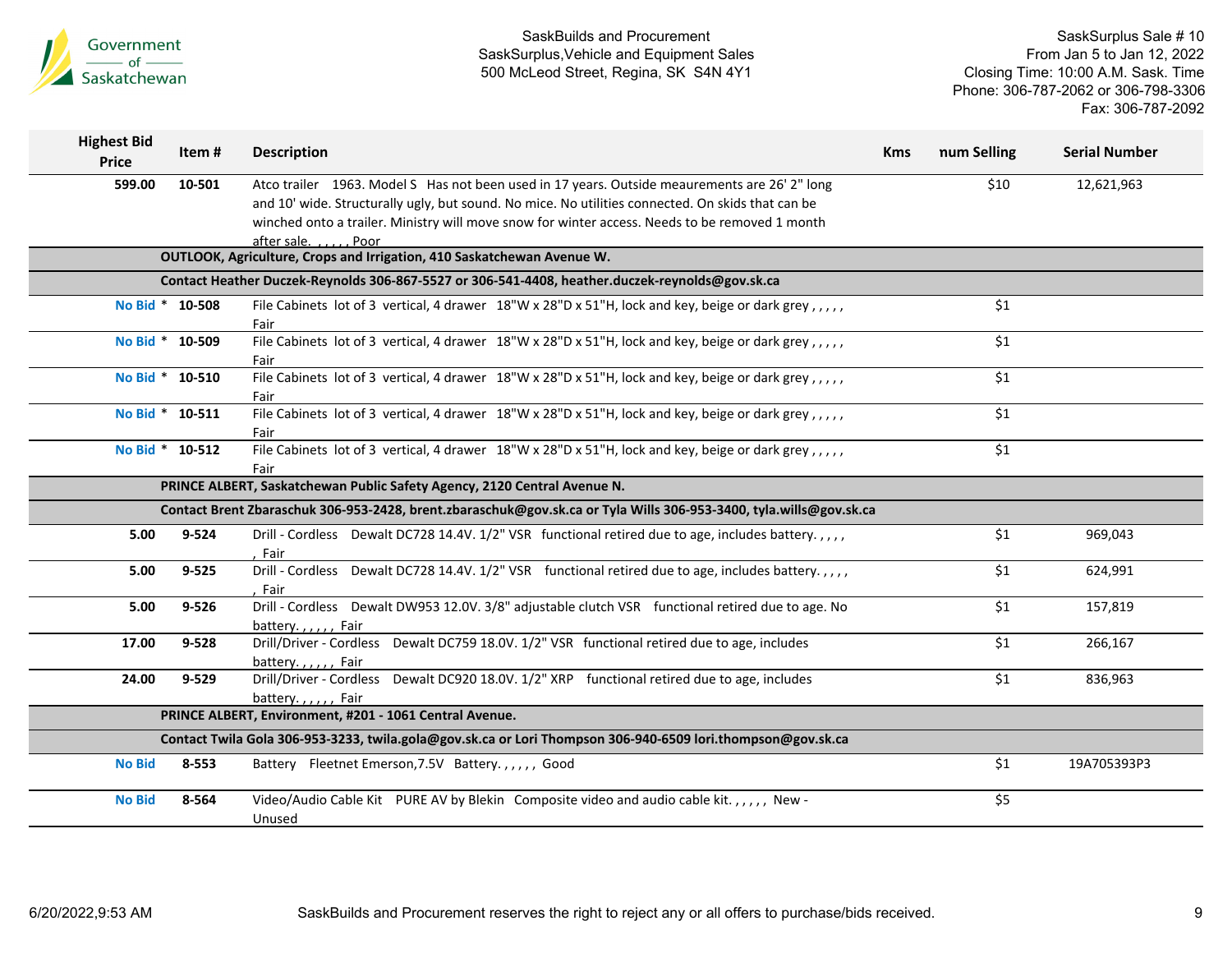

| <b>Highest Bid</b><br><b>Price</b> | Item#     | <b>Description</b>                                                                                                                                                                                                                                                                                                                          | <b>Kms</b> | num Selling | <b>Serial Number</b> |
|------------------------------------|-----------|---------------------------------------------------------------------------------------------------------------------------------------------------------------------------------------------------------------------------------------------------------------------------------------------------------------------------------------------|------------|-------------|----------------------|
| 26.01                              | 10-513    | Tire on Rim GoodYear Wrangler (Steel rim rusted) 17" LT 245 75 R17. 8 bolt pattern -<br>manufacturer unknown.,,,,, Poor                                                                                                                                                                                                                     |            | \$1         |                      |
| 37.50                              | 10-514    | Tire on Rim GoodYear Duatrac (Chrome rim) 17" LT 265 70 R17. 6 bolt pattern - manufacturer<br>unknown.,,,,, Fair                                                                                                                                                                                                                            |            | \$1         |                      |
|                                    |           | PRINCE ALBERT, Environment, 63-12th St East                                                                                                                                                                                                                                                                                                 |            |             |                      |
|                                    |           | Contact Michael Paschke 306-953-2985 or 306-930-9309 michael.paschke@gov.sk.ca                                                                                                                                                                                                                                                              |            |             |                      |
| 2,099.00                           | 10-515    | Snowmobile 1998 Polaris Indy Trail Touring 550 last ran 2 years ago-issue blow back through air                                                                                                                                                                                                                                             |            | \$1         | 4XAET4ES8XC067315    |
|                                    |           | box, large rear rack, 2up seat, , , , , , Fair                                                                                                                                                                                                                                                                                              |            |             |                      |
|                                    |           | PRINCE ALBERT, Justice Corrections and Policing, Prince Albert Correctional Centre, 3021 1st Avenue W.                                                                                                                                                                                                                                      |            |             |                      |
|                                    |           | Contact Don Balan 306-953-3000, donald.balan@gov.sk.ca or Dean Schmalz 306-953-3039, dean.schmalz@gov.sk.ca                                                                                                                                                                                                                                 |            |             |                      |
| 234.56                             | 9-504     | Food Cart lot of 3 metal with wheels Used to take food to units.,,,,, Fair                                                                                                                                                                                                                                                                  |            | \$1         |                      |
| 234.56                             | $9 - 505$ | Food Cart lot of 3 metal with wheels Used to take food to units.,,,,, Fair                                                                                                                                                                                                                                                                  |            | \$1         |                      |
| 234.56                             | 9-506     | Food Cart lot of 3 metal with wheels Used to take food to units.,,,,, Fair                                                                                                                                                                                                                                                                  |            | \$1         |                      |
|                                    |           | REGINA, AGRICULTURE, 3085 Albert Street.                                                                                                                                                                                                                                                                                                    |            |             |                      |
|                                    |           | Contact Denise Konieczny 306-787-5854, denise.konieczny@gov.sk.ca                                                                                                                                                                                                                                                                           |            |             |                      |
| No Bid $*$                         | 9-530     | Cabinet lateral 3 drawer, metal No key, Beige, 36"L x 18"W x 39"H.,,,,,, Good                                                                                                                                                                                                                                                               |            | \$1         |                      |
| No Bid *                           | 9-531     | Chair lot of 2 metal and wood, cloth brown fabric, wood arm rests, 4 legs.,,,,, Good                                                                                                                                                                                                                                                        |            | \$1         |                      |
| 40.00                              | $9 - 532$ | Chair lot of 8 wood frames, cloth 1 Swivel (5 castor), 7 standard chairs with 4 legs, cranberry in<br>colour.,,,,, Good                                                                                                                                                                                                                     |            | \$1         |                      |
| 15.00                              | $9 - 533$ | Table Laminate, Metal Stand white top, single pedestal stand, 36"x29".,,,,, Good                                                                                                                                                                                                                                                            |            | \$1         |                      |
|                                    |           | REGINA, Justice, Court of Appeal, 2425 Victoria Avenue.                                                                                                                                                                                                                                                                                     |            |             |                      |
|                                    |           | Contact Ryley Hobbs 306-787-3107 rhobbs@sasklawcourts.ca or Scott Polowyk 306-787-5437, spolowyk@sasklawcourts.ca                                                                                                                                                                                                                           |            |             |                      |
| No Bid * 10-516                    |           | Dell Power Supply RPS720 external power supply 19", 720W, 4 DC out.,,,,, New - Unused                                                                                                                                                                                                                                                       |            | \$1         |                      |
| 36.12                              | 10-517    | Server Dell PowerEdge R2850 and rackmount rails purchased 2006 8GB ram, storage removed, 1<br>hot swap bay. For more information on this product check the following link with the serial number:<br>https://www.dell.com/support/home/en-ca<br>Item is heavy and purchaser must be able to move/load/transport without assistance.<br>Good |            | \$1         | F7HVZF1              |
| 36.12                              | 10-518    | Server Dell PowerEdge R710 and rackmount rails purchased 2010 12GB ram, storage removed, 1<br>hot swap bay. For more information on this product check the following link with the serial number:<br>https://www.dell.com/support/home/en-ca<br>Item is heavy and purchaser must be able to move/load/transport without assistance.<br>Good |            | \$1         | DD0F4M1              |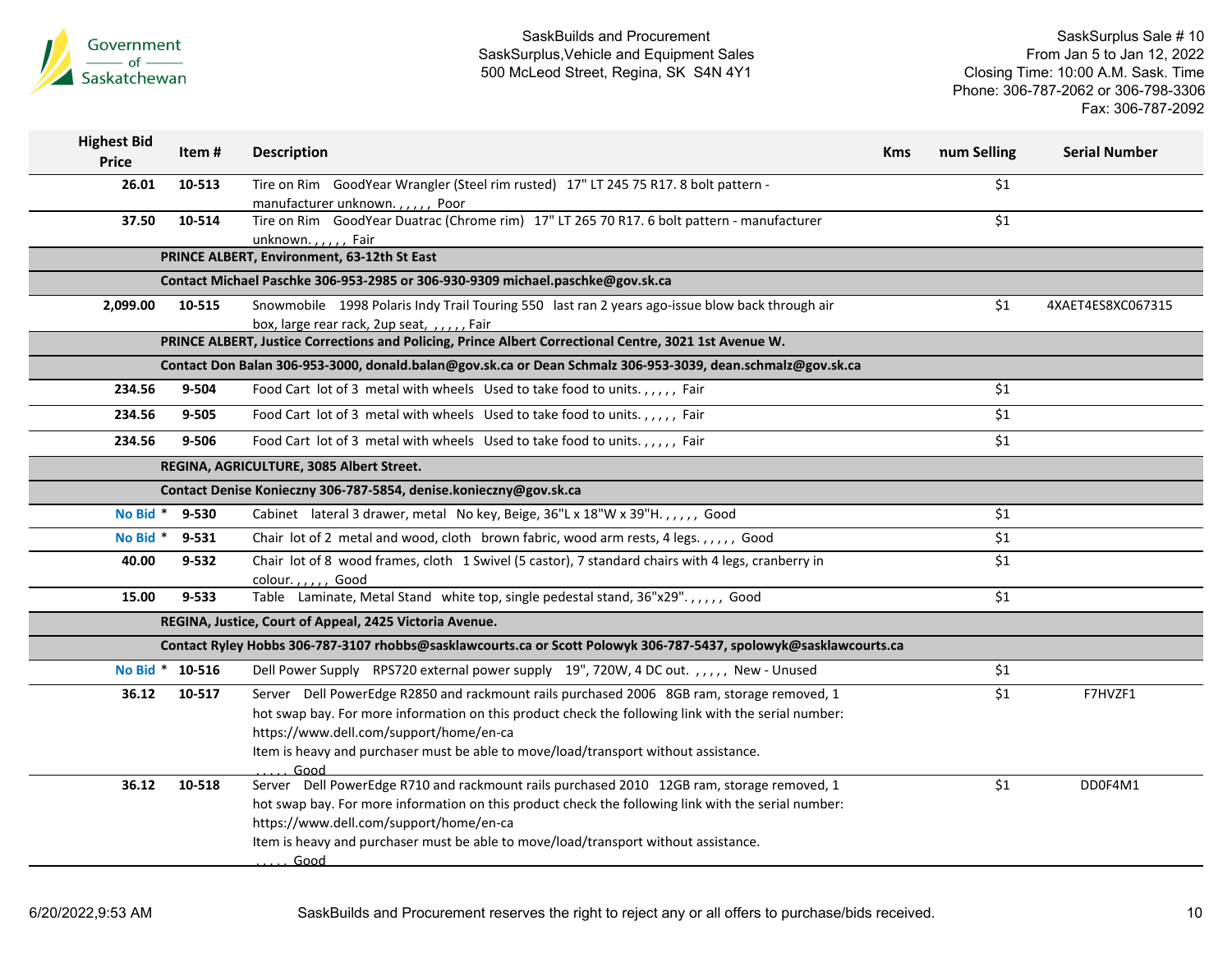

| <b>Highest Bid</b><br>Price | Item#  | <b>Description</b>                                                                                                                              | <b>Kms</b> | num Selling | <b>Serial Number</b> |
|-----------------------------|--------|-------------------------------------------------------------------------------------------------------------------------------------------------|------------|-------------|----------------------|
| 36.12                       | 10-519 | Server Dell PowerEdge R710 and rackmount rails purchased 2010 12GB ram, Storage removed, 2                                                      |            | \$1         | CD0F4M1              |
|                             |        | hot swap bays. For more information on this product check the following link with the serial number:<br>https://www.dell.com/support/home/en-ca |            |             |                      |
|                             |        | Item is heavy and purchaser must be able to move/load/transport without assistance.                                                             |            |             |                      |
|                             |        | Good                                                                                                                                            |            |             |                      |
| 36.12                       | 10-520 | Server Dell PowerEdge R710 and rackmount rails purchased 2010 12GB ram, storage removed, 7                                                      |            | \$1         | BD0F4M1              |
|                             |        | hot swap bays. For more information on this product check the following link with the serial number:                                            |            |             |                      |
|                             |        | https://www.dell.com/support/home/en-ca                                                                                                         |            |             |                      |
|                             |        | Item is heavy and purchaser must be able to move/load/transport without assistance.                                                             |            |             |                      |
|                             |        | Good                                                                                                                                            |            |             |                      |
| No Bid * 10-521             |        | Tape Rack Dell PowerVault 114T and rackmount rails purchased 2008 storage removed. For more                                                     |            | \$1         | 3H5CJD1              |
|                             |        | information on this product check the following link with the serial number:<br>https://www.dell.com/support/home/en-ca                         |            |             |                      |
|                             |        | Item is heavy and purchaser must be able to move/load/transport without assistance.,,,,, Beyond                                                 |            |             |                      |
|                             |        | <b>Repair</b>                                                                                                                                   |            |             |                      |
|                             |        | SASKATCHEWAN LANDING Provincial Park, Parks Culture and Sport, Maintenance Yard                                                                 |            |             |                      |
|                             |        | Contact Tricia Bacon 306-375-5525, 306-741-3940 email: tricia.bacon@gov.sk.ca                                                                   |            |             |                      |
| 750.00                      | 10-522 | Car 2006 Chevrolet Cobalt LS 4 door 2.2L, Inline 4, Gas auto air, tilt, AM, FM, CD radio single tires.,                                         | 149,672 km | \$50        | 1G1AJ55F467843283    |
|                             |        | White, 149,672 km, , PROBLEMS: Does not start, wiring chewed by rodents/rabbits. Total extent of                                                |            |             |                      |
|                             |        | damage is unknown. Motor, transmission, tires, brakes, battery, body exterior, exhaust, windshield                                              |            |             |                      |
|                             |        | glass, windshield wipers, paint, interior, lights, mirrors are all fair condition. Horn is unknown., As is,                                     |            |             |                      |
| 649.00                      | 10-523 | Where is.<br>Car 2007 Chrysler Sebring Touring 4 door 2.4L, inline 4, gas auto air, tilt, cruise, AM/FM/CD radio, 4                             | 276,450 km | \$50        | 1C3LC56RX7N634733    |
|                             |        | gears, 108.9 wheel base. GVW 2087/4600LB,, grey, 276,450 km, , PROBLEMS: needs a new radiator,                                                  |            |             |                      |
|                             |        | has rust developing in fenders over wheels. Motor, transmission, tires, windshield washer and                                                   |            |             |                      |
|                             |        | wipers are fair. Brakes, battery, body exterior, exhaust, windshield glass, paint, interior, lights,                                            |            |             |                      |
|                             |        | mirrors, are good condition. Horn is unknown As is. Where is.                                                                                   |            |             |                      |
| 2,852.79                    | 10-524 | Truck 2005 GMC Sierra 2500 HD 4x4, 3/4 ton, Crewcab 6.0 L V8 gas auto, 4 gears air, AM/FM, radio,                                               | 308,404 km | \$50        | 1GTHK23U45F924095    |
|                             |        | 4 door running boards, hitch on front and rear, single axle, and single tires. GVW is 4173kg/92000lb,                                           |            |             |                      |
|                             |        | black, 308,404 km, , PROBLEMS: Has a history of overheating, Motor, transmission, paint are poor                                                |            |             |                      |
|                             |        | condition. Tires, brakes, battery, body exterior, exhaust, windshield glass, windshield washer and                                              |            |             |                      |
|                             |        | wipers, interior, lights, mirrors are all fair condition. Horn is unknown., As is, Where is.                                                    |            |             |                      |
|                             |        |                                                                                                                                                 |            |             |                      |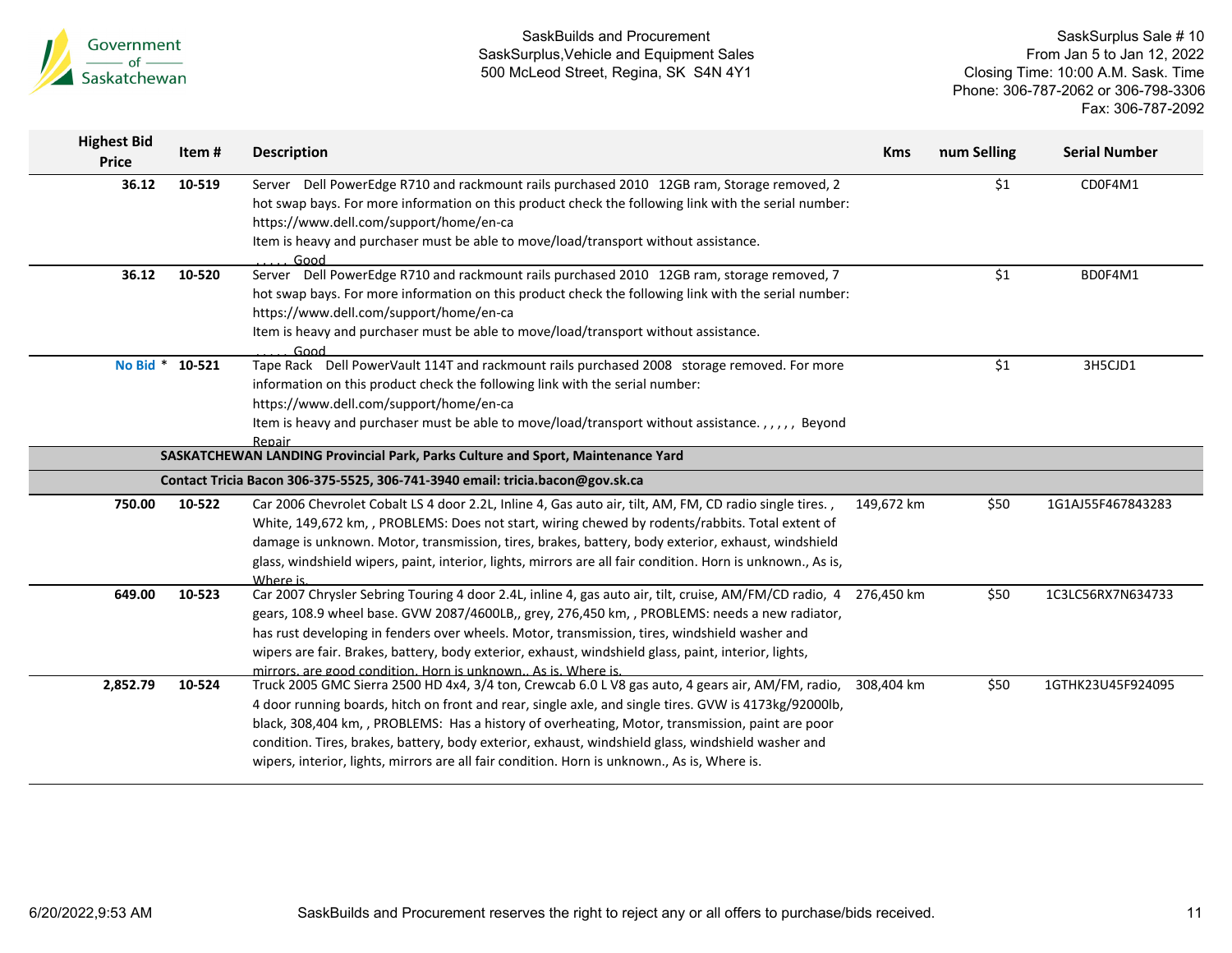

| <b>Highest Bid</b><br><b>Price</b> | Item#  | <b>Description</b>                                                                                                                                                                                                                                                                                                                                                                                                                                                                                                                                                                                                                                                                 | <b>Kms</b>   | num Selling | <b>Serial Number</b> |
|------------------------------------|--------|------------------------------------------------------------------------------------------------------------------------------------------------------------------------------------------------------------------------------------------------------------------------------------------------------------------------------------------------------------------------------------------------------------------------------------------------------------------------------------------------------------------------------------------------------------------------------------------------------------------------------------------------------------------------------------|--------------|-------------|----------------------|
|                                    |        | SASKATOON, Highways, 126 105th Street E.                                                                                                                                                                                                                                                                                                                                                                                                                                                                                                                                                                                                                                           |              |             |                      |
|                                    |        | Contact Richard Leibel 306-933-5262, Richard.Leibel@gov.sk.ca                                                                                                                                                                                                                                                                                                                                                                                                                                                                                                                                                                                                                      |              |             |                      |
| 5,050.00                           | 10-525 | Motor Grader 2000 JD 770CH 8.1L inline 6 cylinder JD Powershift, 8 forward-8 reverse, yellow,,,<br>PROBLEMS: Hydraulics leak everywhere, diff leak, right front axel seal leak, door latch sticks, battery<br>is dead, motor is pushing oil through exhaust (over filled) exhaust full of oil. Engine is not running no<br>compression and blow by, transmission jumps out of gear. Motor, transmission, tires, brakes,<br>battery, body exterior, exhaust, windshield washer and wiper and paint are all in poor condition.<br>Interior is fair. Windshield glass, lights, mirrors, and horn and in good condition., As is, where is.                                             |              | \$500       | 576,023              |
| 4,885.85                           | 10-526 | Wheel Loader 2004 Hyundai, 2.5 Yard HL740-3 Cummins B5.9-C, inline 6 cylinder, diesel auto 4WG-<br>160, 4 speed, yellow, 4,500 hr,, PROBLEMS: Transmission pump not working, torque converter<br>removed, Roll Over Protective Structure (ROPS) corroded, drive shaft removed, battery dead, rims<br>rusted, tires are cracked and leaking, all pins are siezed, exhaust manifold is corroded. Unit will not<br>start or drive. Paint, body exterior, exhaust and transmission are poor. Motor, tires, brakes, battery<br>and interior are fair. Windshield glass, windshield washer and wipers, lights, mirrors and horn are all<br>good As is Where is                           | 4,500 hr     | \$2,500     | L70310966            |
|                                    |        | SWIFT CURRENT, Highways, Fleet Services, 1200 South Service Road W                                                                                                                                                                                                                                                                                                                                                                                                                                                                                                                                                                                                                 |              |             |                      |
|                                    |        | Contact Landis Sather 306-778-8349, or 306-741-7937 email: landis.sather@gov.sk.ca                                                                                                                                                                                                                                                                                                                                                                                                                                                                                                                                                                                                 |              |             |                      |
| 2,650.00                           | 10-528 | Truck 2002 International, gravel Navistar 2574 Box length 121' L10 Cummins, inline 6, diesel Eaton<br>RTL (O), 10 gear HC, dual tires, a locking differential, tandem axle, GVW is 39500 kg, yellow, 365491,<br>Recent Repairs: Transmission 2016. Injectors 2020, PROBLEMS: Excessive frame deflection from rust<br>between frames. Lots of cab and fire wall rust. Truck leans while box is in air. Battery, body exterior,<br>exhaust, windshield glass, windshield wipers and washer, paint and interior are all poor. Motor,<br>tires, lights are fair. Transmission, horn are good condition., As is, Where is.                                                              | 365,491      | \$2,500     | 1HTGGAHT22H398253    |
| 1,001.00                           | 10-527 | Truck 1999 Volvo, gravel Tandem WG64 VE12B, inline 6, diesel Eaton auto Select, 10 speeds A/C,<br>box length is 12'. Dual tires, rear axle is tandem, GVW is 39500 kg, yellow, not accurate (15850 hrs), (15850 hrs)<br>Recent Repairs: Exhaust and transmission work, PROBLEMS: Unit was diagnosed with engine<br>camshaft failure, running rough, smoking and towed back from section, unit is passed expected life<br>for ministry equipment based on hours. Some rust. Motor is poor condition, Transmission, tires,<br>brakes, battery, body exterior, exhaust, fair, windshield washer and wipers, paint, interior, lights,<br>mirrors, horn are all fair., As is, Where is. | not accurate | \$500       | 4VHJCAGF7XN865382    |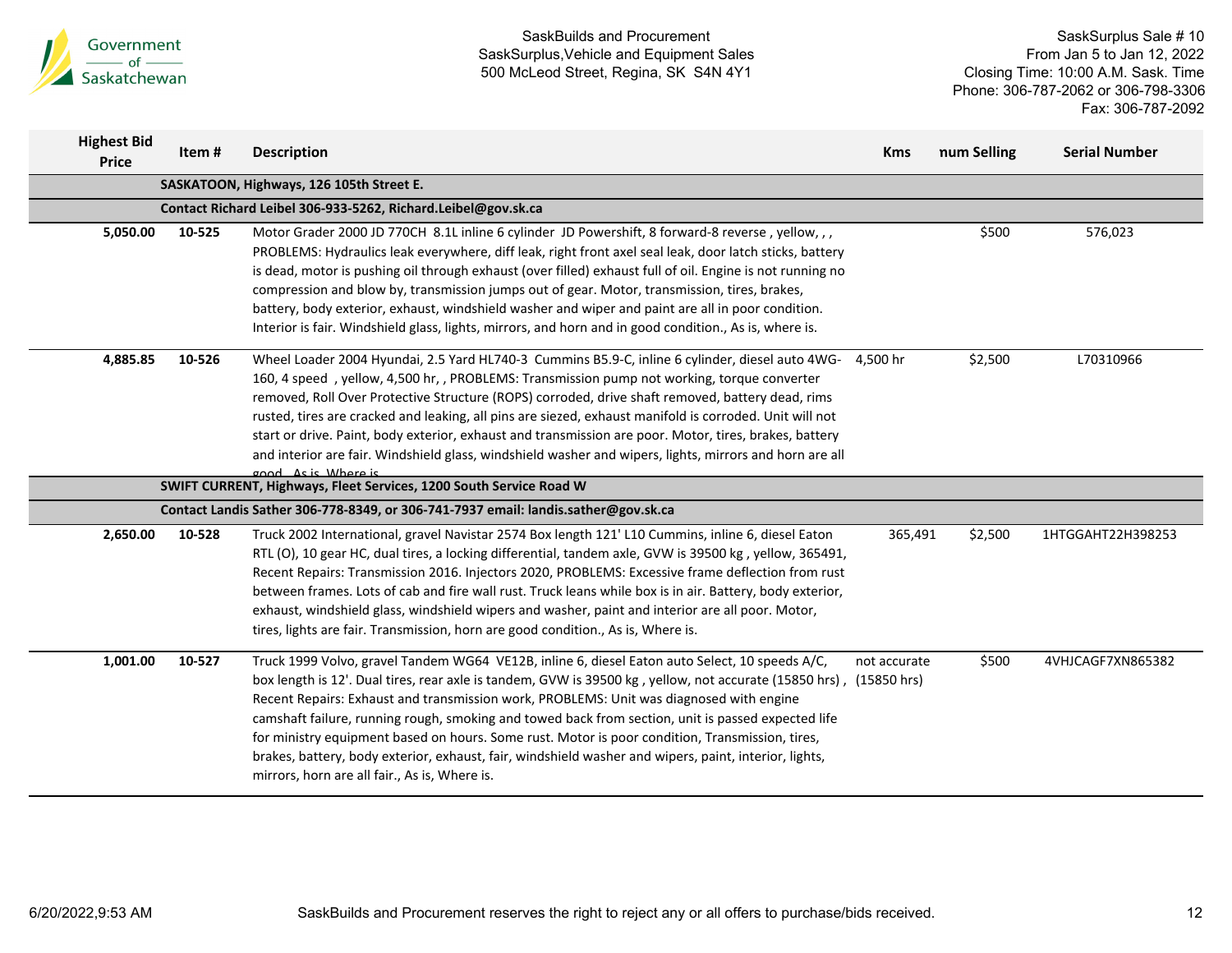

| <b>Highest Bid</b><br><b>Price</b> | Item #                                                                                  | <b>Description</b>                                                                                                                     | <b>Kms</b> | num Selling | <b>Serial Number</b> |  |  |  |  |
|------------------------------------|-----------------------------------------------------------------------------------------|----------------------------------------------------------------------------------------------------------------------------------------|------------|-------------|----------------------|--|--|--|--|
|                                    |                                                                                         | WEYBURN, Agriculture, RSB, 113-110 Souris Avenue.                                                                                      |            |             |                      |  |  |  |  |
|                                    | Contact Karen Hennig 306-848-2373, karen.hennig@gov.sk.ca Or Darla Kwochka 306-848-2857 |                                                                                                                                        |            |             |                      |  |  |  |  |
|                                    | No Bid * 10-529                                                                         | Califone stand metal Stand 37-59" and mounting bracket 7"x11".,,,,, Good                                                               |            | \$10        |                      |  |  |  |  |
| 22.22                              | 10-530                                                                                  | JVC - VCR Model HR-A56U Comes with case and remote - operational. 10.5" x 14.25",,,,, Good                                             |            | \$10        | 095F0629             |  |  |  |  |
| 22.75                              | 10-531                                                                                  | Overhead Projector Model 301 LA operational--adjustable up to 24"H x13"W x 13"D.,,,,, Good                                             |            | \$10        | 1,210,022            |  |  |  |  |
| No Bid * 10-532                    |                                                                                         | Slide Projector Kodak Ektagraphic III Comes with case, user manual and slide advancer. 14" high x<br>14.75" wide x 9" depth,,,,,, Good |            | \$10        | A-569034             |  |  |  |  |
| No Bid * 10-533                    |                                                                                         | File Cabinet lateral, five drawer operational. Metal - 51"H x 36"W x 18"D - missing drawer face.<br>Cream colour. No keys.,,,,, Fair   |            | \$1         |                      |  |  |  |  |
| No Bid * 10-534                    |                                                                                         | File Cabinet lateral, five drawer operational. Metal - 64.5"H x 36"W 17.5"D. Cream colour. No<br>keys.,,,,, Fair                       |            | \$1         |                      |  |  |  |  |
| 25.00                              | 10-535                                                                                  | File Cabinet lateral, four drawer operational metal-53"H x 36"W x 19"D. Cream colour. No keys.<br>, , , , , Good                       |            | \$1         |                      |  |  |  |  |
| 10.02                              | 10-536                                                                                  | lateral, four drawer operational metal-53"H x 36"W x 19"D. Cream colour. No keys.<br>File Cabinet<br>,,,,, Good                        |            | \$1         |                      |  |  |  |  |
| 10.02                              | 10-537                                                                                  | lateral, four drawer operational metal-53"H x 36"W x 19"D. Cream colour. No keys.<br><b>File Cabinet</b><br>, , , , , Good             |            | \$1         |                      |  |  |  |  |
| 10.02                              | 10-538                                                                                  | lateral, four drawer operational metal-53"H x 36"W x 19"D. Cream colour. No keys.<br><b>File Cabinet</b><br>, , , , , Good             |            | \$1         |                      |  |  |  |  |
| 10.02                              | 10-539                                                                                  | lateral, four drawer operational metal-53"H x 36"W x 19"D. Cream colour. No keys.<br>File Cabinet<br>, , , , , Good                    |            | \$1         |                      |  |  |  |  |
| 10.02                              | 10-540                                                                                  | lateral, four drawer operational metal-53"H x 36"W x 19"D. Cream colour. No keys.<br>File Cabinet                                      |            | \$1         |                      |  |  |  |  |
| 10.02                              | 10-541                                                                                  | Good<br>lateral, four drawer operational metal-53"H x 36"W x 19"D. Cream colour. No keys.<br>File Cabinet                              |            | \$1         |                      |  |  |  |  |
| No Bid * 10-542                    |                                                                                         | ,,,,, Good<br>lateral, four drawer operational metal-53"H x 36"W x 19"D. Cream colour. No keys.<br><b>File Cabinet</b>                 |            | \$1         |                      |  |  |  |  |
| No Bid * 10-543                    |                                                                                         | , , , , , Good<br>lateral, four drawer operational metal-53"H x 36"W x 19"D. Cream colour. No keys.<br>File Cabinet                    |            | \$1         |                      |  |  |  |  |
| 10.02                              | 10-544                                                                                  | ,,,,, Good<br>lateral, four drawer operational metal-53"H x 36"W x 19"D. Cream colour. No keys.<br>File Cabinet                        |            | \$1         |                      |  |  |  |  |
| 10.02                              | 10-545                                                                                  | . <i>.</i> Good<br>lateral, four drawer operational metal-53"H x 36"W x 19"D. Cream colour. No keys.<br>File Cabinet                   |            | \$1         |                      |  |  |  |  |
|                                    |                                                                                         | , , , , Good                                                                                                                           |            |             |                      |  |  |  |  |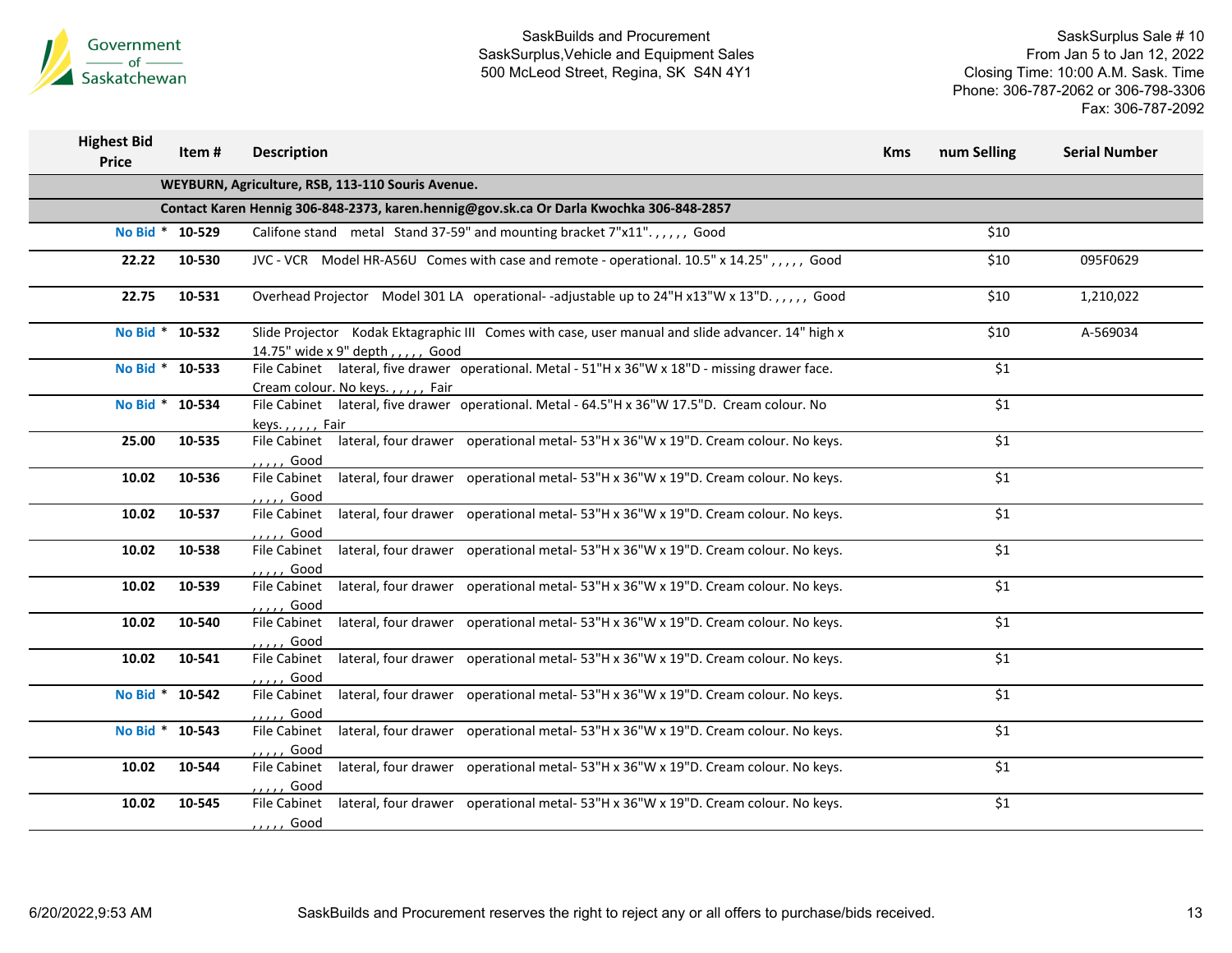

| <b>Highest Bid</b><br><b>Price</b>                          | Item #                            | <b>Description</b>                                                                                                                                                                                                                                                                                                                                                                                                                                                                                                                                                                                                                                                                                                                                                                                                                                                                                                                                                                                                                                                                                                                                                                                                                                                                                                                                        | <b>Kms</b> | num Selling | <b>Serial Number</b> |  |  |  |  |  |  |
|-------------------------------------------------------------|-----------------------------------|-----------------------------------------------------------------------------------------------------------------------------------------------------------------------------------------------------------------------------------------------------------------------------------------------------------------------------------------------------------------------------------------------------------------------------------------------------------------------------------------------------------------------------------------------------------------------------------------------------------------------------------------------------------------------------------------------------------------------------------------------------------------------------------------------------------------------------------------------------------------------------------------------------------------------------------------------------------------------------------------------------------------------------------------------------------------------------------------------------------------------------------------------------------------------------------------------------------------------------------------------------------------------------------------------------------------------------------------------------------|------------|-------------|----------------------|--|--|--|--|--|--|
|                                                             | WEYBURN, Highways, 18 Souris Ave. |                                                                                                                                                                                                                                                                                                                                                                                                                                                                                                                                                                                                                                                                                                                                                                                                                                                                                                                                                                                                                                                                                                                                                                                                                                                                                                                                                           |            |             |                      |  |  |  |  |  |  |
| Contact Al Froehlich 306-694-3775 allan.froehlich@gov.sk.ca |                                   |                                                                                                                                                                                                                                                                                                                                                                                                                                                                                                                                                                                                                                                                                                                                                                                                                                                                                                                                                                                                                                                                                                                                                                                                                                                                                                                                                           |            |             |                      |  |  |  |  |  |  |
| 6,725.48                                                    | 10-546                            | Truck 2002 Volvo, gravel tandem VHD64F 4x4 VED 12C, inline 6 cyl, diesel Standard Super 10 air,<br>cruise, tilt, 14' box, dual tires, Standard Super 10, GVW is 34000 kg., yellow, 413,760 km,,<br>PROBLEMS: Needs 3 tail lights, rear plate lights out, air horn not working, rear drive left side brake<br>sticky, frame rails thin above rear diffs, front steer fender brackets broken, rear cab mounts rusting<br>out (cracked and holes), (fails SGI safety), shocks rotten on cab, cab air bags need replacing, cab<br>leveling valve issue (seized), bottom rad hose/steel pipe leaking, windshield stone chips, driver's seat<br>belt torn, gladhand connector loose. Windshield washer and wipers, windshield glass and paint are<br>poor condition. The tires, body exterior, mirrors and interior are fair. Brakes, battery, exhaust are<br>OK, lights transmission, horn are working., As is, Where is.                                                                                                                                                                                                                                                                                                                                                                                                                                      | 413,760 km | \$1,500     | 4V5KC9GG42N329863    |  |  |  |  |  |  |
| 2,099.00                                                    | 10-547                            | Truck 1996 Volvo tandem, cab and chassis WG64 4x4 interlock VED 12/310 HP, inline 6, diesel<br>standard 10 speed air, cruise, GVW 39,500 standard differential, dual tires, tandem axle, yellow,<br>16,942 hr, , Cross member replace between rear differential, frame rail will is fail there also rust<br>jacking at rear cross member forcing it away from frame rail and bending cross member out of<br>shape. Bolts on right front of rear leaf angled and don't look tight. Holes in bottom of cab around<br>passenger front mount (some holes already filled with spray foam). Cracked right front cab mount<br>bracket. Hole in drivers side roof. Hood hinges and rests replace (hood hitting cab). Hood is almost<br>broken right through right bottom by mount and cracking out on left side. Rear motor mounts.<br>Muffler replace. Radiator needs replacing (rotten). S-cams sticky (replace washers and snap rings).<br>Air dryer and governor replace (air system acting funny in the cold) possible compressor. P/S leak at<br>reservoir. Check engine light flashing. Passenger mirror replace. Driver door catch replace. Wires<br>pinched for tail lights by bar lift cylinder. Steer shaft splines have a fair amount of play. Looks like<br>steer brake shoes separating from backing plate, power steering leaks., As is, Where is. | 16,942 hr  | \$1,000     | 4V5JCBGE4TR849749    |  |  |  |  |  |  |